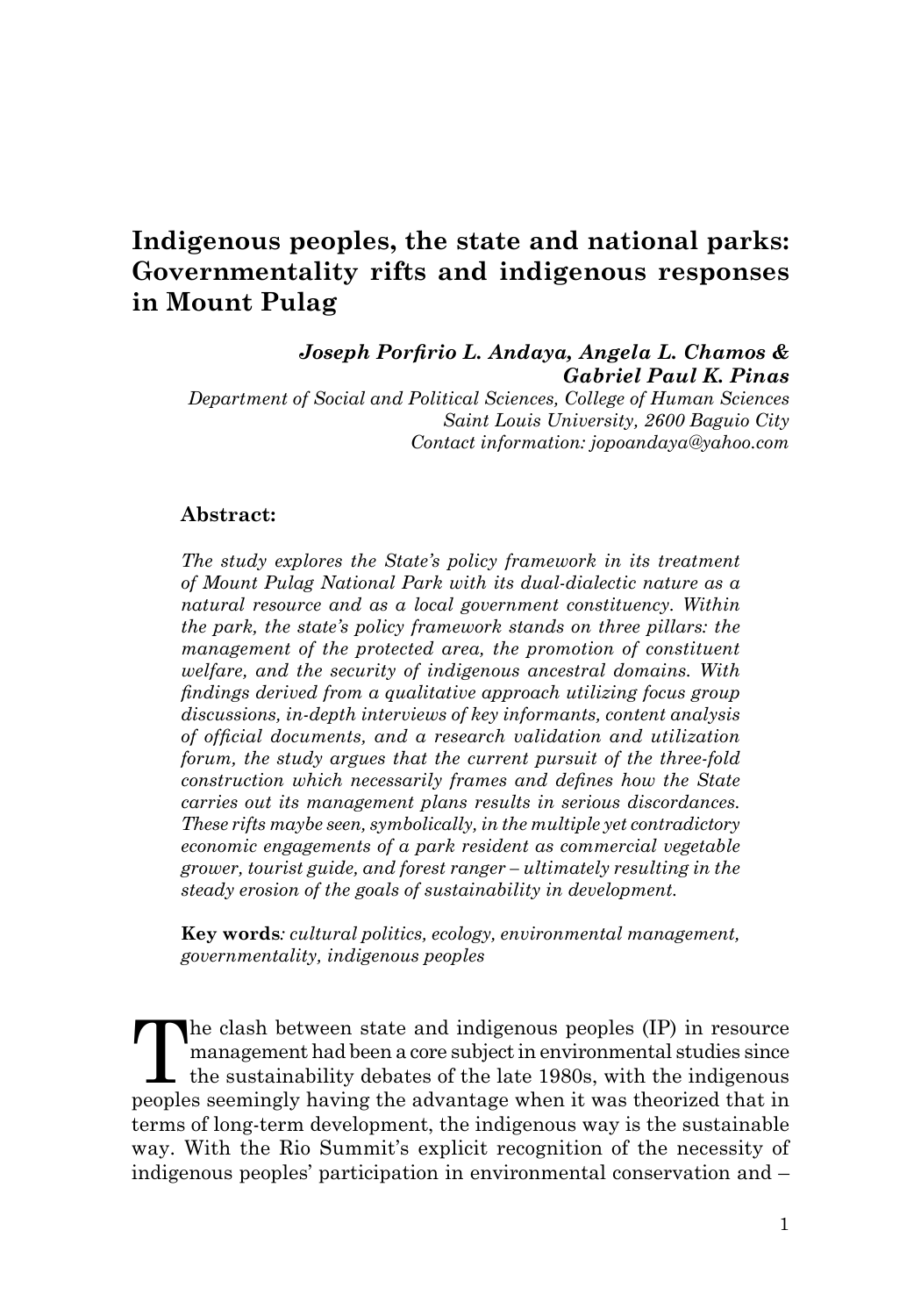locally – the passage of the Philippine Indigenous Peoples' Rights Act (IPRA) in 1997, the literature bloomed with studies exploring state-IP relations in various aspects of environmental development. An increasing number of pioneering social scientists have laid a finger squarely on the subject of resource management and on culture as an important element in ecological politics.

However, culture has always been an elusive concept in environmental policy literature, perceived oftentimes on the fringe, and mostly figuring in a contributive-obstructive debate. In contrast, environmental sociologists posit culture at the very core of resource management (see for example Richards, 1997) as the cultural frame of environmental policy. This, if not adequately considered by state planners, can become extremely problematic. When states employ largely punitive strategies for either conserving resources or utilizing these for economic development, they foster the antagonism of indigenous peoples involved (Peluso, 1992). Conflict resulting from the delineation of zoning boundaries regardless of indigenous popular land uses has already been noted both in the Lao People's Republic (Hirsch, Phanvilay, & Tubtim, 1999), in Indonesia (Fisher, Moeliono, and Wodicka 1999) and – much nearer to the concerns of this paper – in the Philippines (Gunawan, 2005). In these cases, violent confrontations between the state and ethnic minorities have been known to erupt, with the latter often losing both politically and territorially under the coercive infrastructure of the state. Furthermore, globalized political and economic orders have the effect of also internationalizing internal State-IP clashes and necessitate the involvement of the international community in dispute resolution processes (Buckles and Rusnak, 1999).

Philippine-located studies in these regards mainly focus on the indigenous community side of the debate and how mainstream and official thought has them grossly simplified, in terms of social differentiation (Guiang, Borlagdan, & Pulhin, 2001) or as "pristine sanctuaries of biodiversity or havens of traditional lifestyles" (Resurreccion & Sajor, 1998). The authors assert that the prevailing perception that ethnic communities are homogenous and traditional "romanticizes upland societies (thereby) unwittingly denying them their complex histories and contemporary desires" (ibid, 32). The often disastrous consequences of development policies based on these simplifications have been documented in the Philippines in general (Bautista, 1994) and in Palawan in particular (Brown, 1996).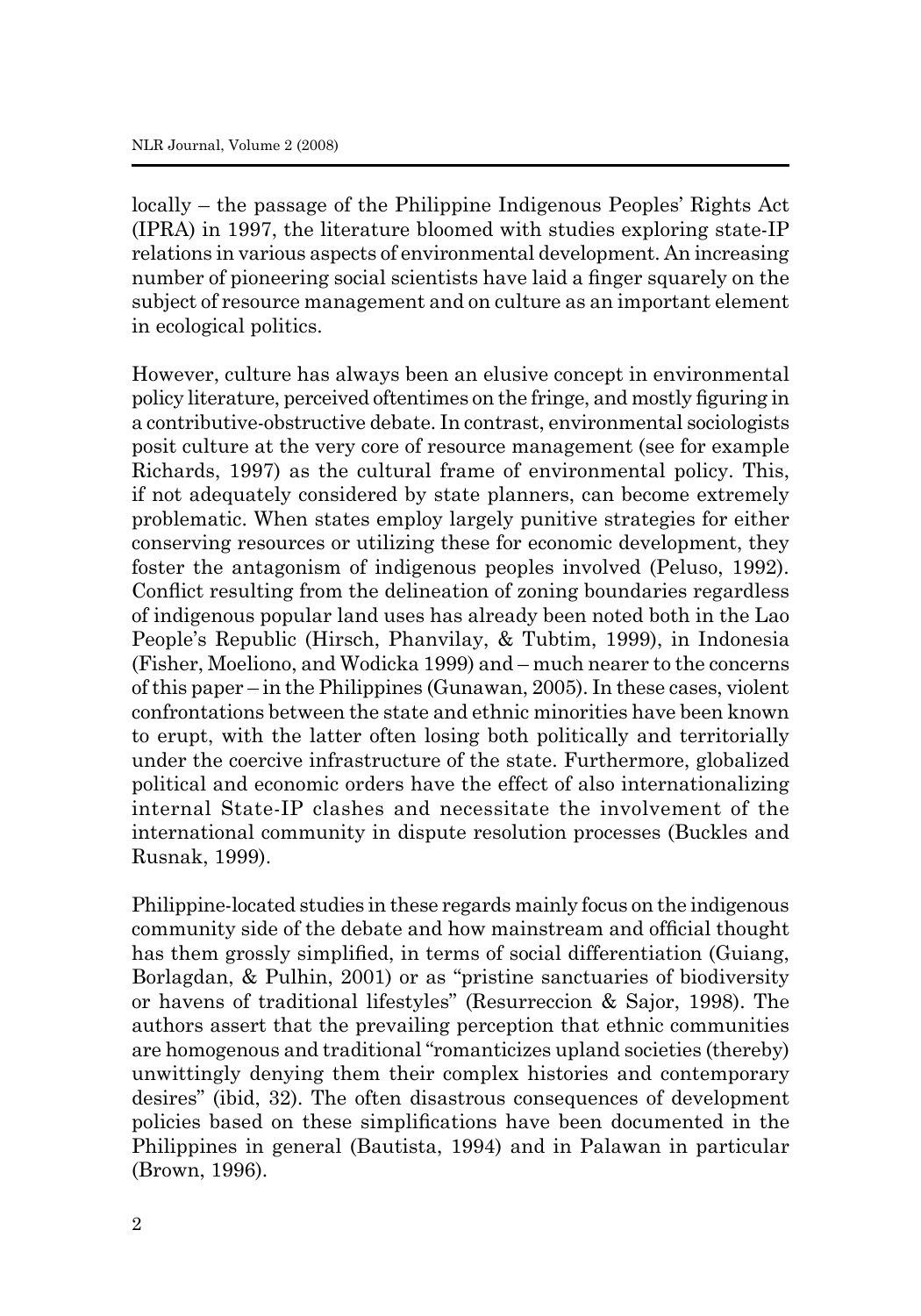Within the Cordillera Administrative Region (CAR), where the Mount Pulag National Park is located, studies on the effects of agricultural commercialization on sustainable development have been conducted (Cruz, Diaz, Follosco, Mendoza, Rood, & Tapang, n.d.) and various anthropological explorations have been made on indigenous property regimes and how these are impacted by state policies (Prill-Brett, 1988, 1993, 2000, 2003). Often within the political ecological paradigm, these studies stress the core importance of the indigenous in any state-led environmental policy and have often squarely taken the state into account for much of the negative collaterals of sustainable development in the Cordillera.

No studies, however, have as yet focused on the particularities of IP-state relations within the Philippine's Mount Pulag. The highest mountain in Luzon and the second highest peak in th e country, it was declared a national park on February 20, 1987.<sup>1</sup> Mount Pulag National Park (MPNP) has a total spread of around 11,560 hectares carved out of the municipalities of Bokod, Buguias and Kabayan in the province of Benguet, Tinok in Ifugao province, and Kayapa in Nueva Vizcaya (see Annex A for map of Mount Pulag and the study areas). Habitat to 528 documented plant species, 33 bird species, and several threatened mammals, the park is also ancestral home to the Kalanguya, Kankanaey, and Ibaloi ethnic groups who have long stood in ambivalent ground vis-à-vis the state on how and where their domains are located in the framework of national development. The resultant Mount Pulag social ecology, thus, may be regarded as a microcosm of state-society relations in the area of environmental management whose dynamics are ripe for research and analysis.

Indeed, within the park, IP-state tensions are frequent subtexts overlooked in environmental governance. Official records note, for instance that in 1983, the municipality of Buguias (which covers the park's north and northwestern flanks) had around 20,165 hectares of forestlands but also that, 18 years later – and 14 years after the national park was established – forest cover in the municipality had decreased to 15,374 hectares, indicating an annual deforestation rate of 266 hectares per year (Buguias Municipal Planning and Development Office, 2001). Satellite images would show that the park itself had shrunk by 652 hectares in terms of forest cover in just ten years of its existence as a protected area with most of the deforestation concentrated in areas with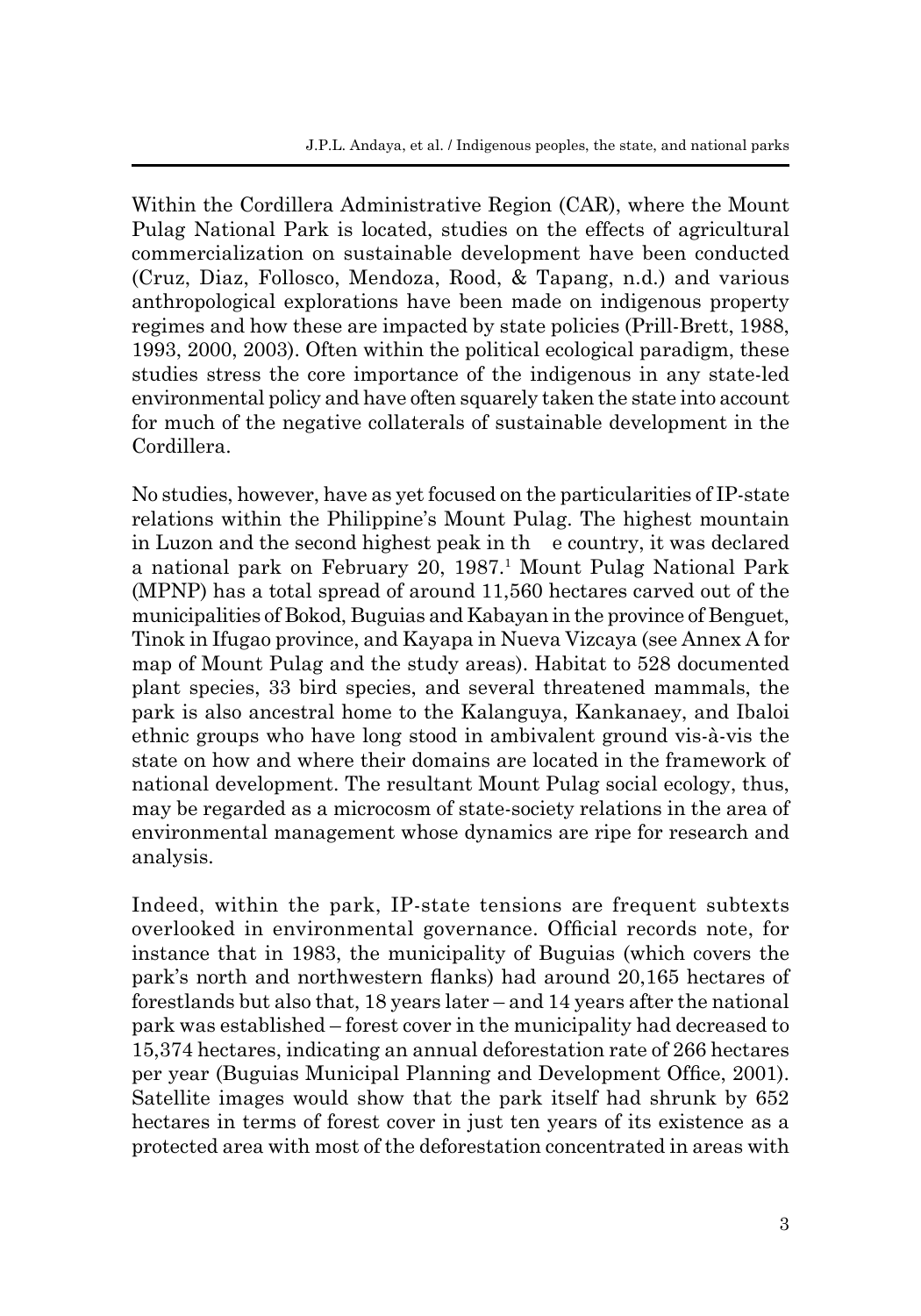0-40% slopes some 1,700-2,200 meters above sea level and to its western and southern flanks (Turda et. al, 2004).

Yet, the state routinely points to the logging practices of mining corporations and the continuing practice of *kaingin* and *uma*, variants of slash and burn (or swidden) agriculture, by resident indigenous peoples as the major causes of deforestation (NIPAP, 2000). When logging was banned in 1987, the year the MPNP was established, this left the indigenous residents as convenient culprits. Indeed, the image is reinforced by the fact that, despite various strategies of reforestation and devolution policies to encourage people's participation, local responses have fallen somewhere between ambivalence to outright refusal to be involved in forest conservation programs and the deliberate violation of environmental and forest conservation laws.<sup>2</sup>

The theoretical underpinnings of this research support the thesis that the state-society relations over forest resources rest on a dynamic interplay of culture, power, history, and human agency. In this vein, "the study of forest conservation becomes a cultural discourse that does not examine merely what is happening to the natural world but also meaningful actions and expressions of utterance, symbols, artifacts, texts of various kinds, and subjects that express themselves as well as others who interpret the expressions they produce and receive" (Gunawan, 2005). Such a discourse, thus, will consist not only of elucidations and expositions about forest conservation but also "to processes whereby understandings, interpretations, and meanings of the forest and how to manage it, are constituted and contested through oral and written communication and social practices" (ibid, p.5-6). For example, state environmental management policy could deviate from the official formulation (i.e., the policy statement or law) when it comes to policy implementation – or would never be implemented at all – resulting in policy gaps or issues that could be a venue for the "negotiation" of meaning and power among the parties involved.3

Such "negotiations" are often misperceived as failures in the implementation of environmental policies. They are conventionally reduced to a conflict of meanings over the use and access to resources which typically take the form of struggles between opposing interests that seek to assert their respective rights. A basic, although rather oversimplified, model of forest-related dispute is exemplified by the clash of definitions of forests either as a source of local livelihood or as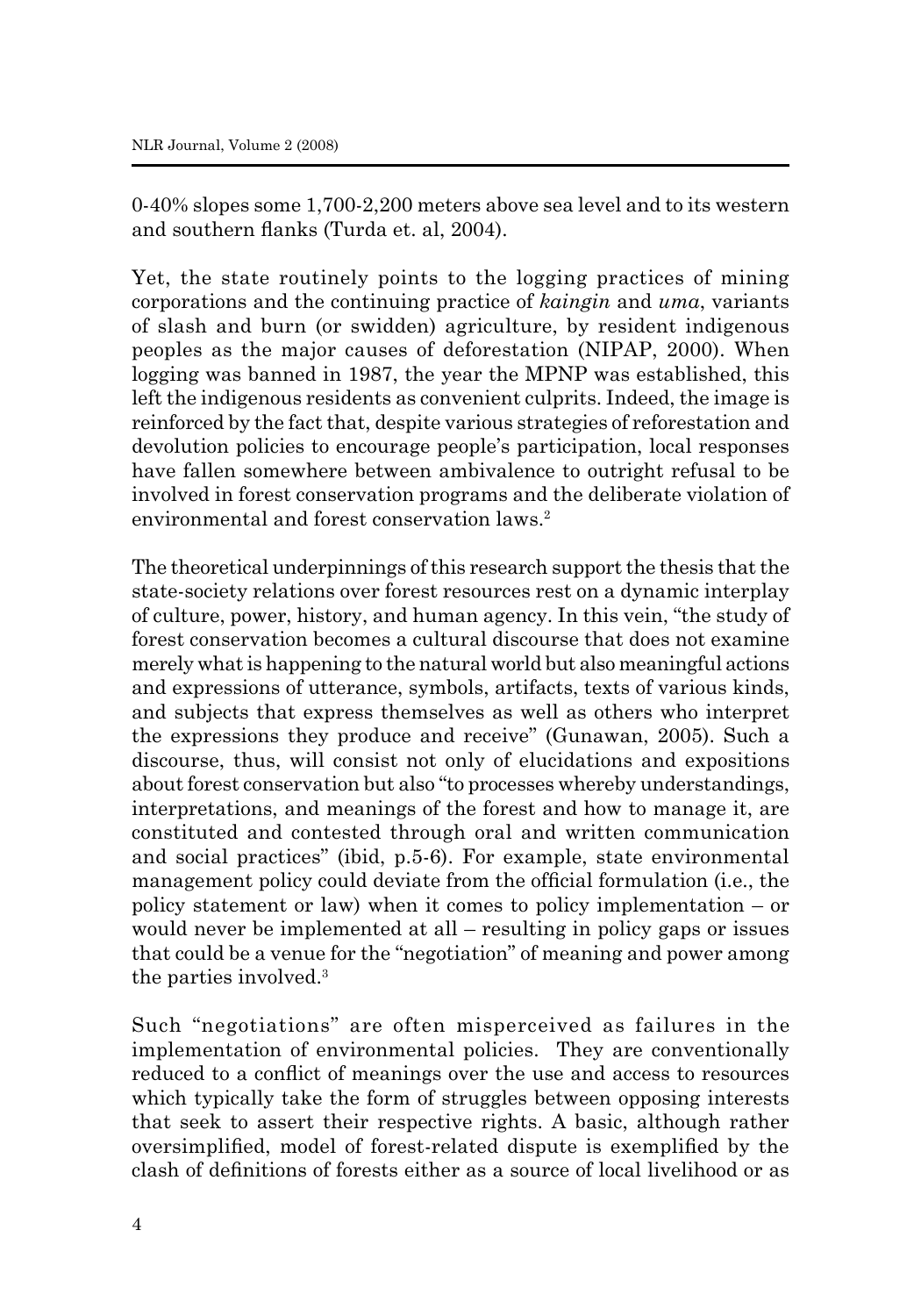wilderness to be protected. This often springs from a binary opposition in which the protection of nature is held to preclude any productive use or vice versa (McCarthy, 2006). This zero-sum school of thought was what guided the establishment of the early American "natural parks." It was also this type of an oversimplified conservation paradigm that characterized the establishment of MPNP in 1987, much to the consternation of several thousands of Kalanguya, Ibaloi, and Kankanaey families in the communities that fell within the newly demarcated territory.4

State-indigenous people clashes on the conservation issue are predicated on an uneven system of power relations. When indigenous groups debate with the State, they do so with a group of people with a culture of "State" but who possess the infrastructure to take their declared truths and apply them hegemonically. The resolution of indigenous and State claims over resources may be done through a dialogue based on the recognition that the state and an indigenous group constitute two cultures with contradictory philosophies. However, such intercultural dialogue pits a subaltern culture against a dominant hegemonic one. It, therefore, presupposes the workings of ideology and social control in the cultural politics of conservation. The ideology that seeks legitimation is the state's conservationist environmental management policy. To ensure conformity to this ideology, a single-purpose bureaucracy is established and maintained, governed by "scientific forestry" and the "national interest" that entail the surveillance and policing of communities through a system of power relations that interacts, sometimes conflicts, with the beliefs and practices of the community. Conservation programs then may be seen as serving to sustain relations of power, usually at the expense of indigenous populations who have prior claims over the land. Often, the end result, as Ingold (1993) puts it, is to "legitimate the disempowerment of local people in the management of their environment."

Foucault's concept of governmentality is particularly instructive in the sociological treatment of the state as imbued with a culture of its own but one capable of imposing its ethos upon society and subsequently legitimating it as well.<sup>5</sup> The modern state is singularly characterized by its attempt to make both the individual and the population objects of knowledge for government. In here, the goal is to achieve a strong state through the construction of knowledge rather than the imposition of law. Governing becomes the construction of certain truths and their circulation via normalizing and disciplining techniques, methods, discourses and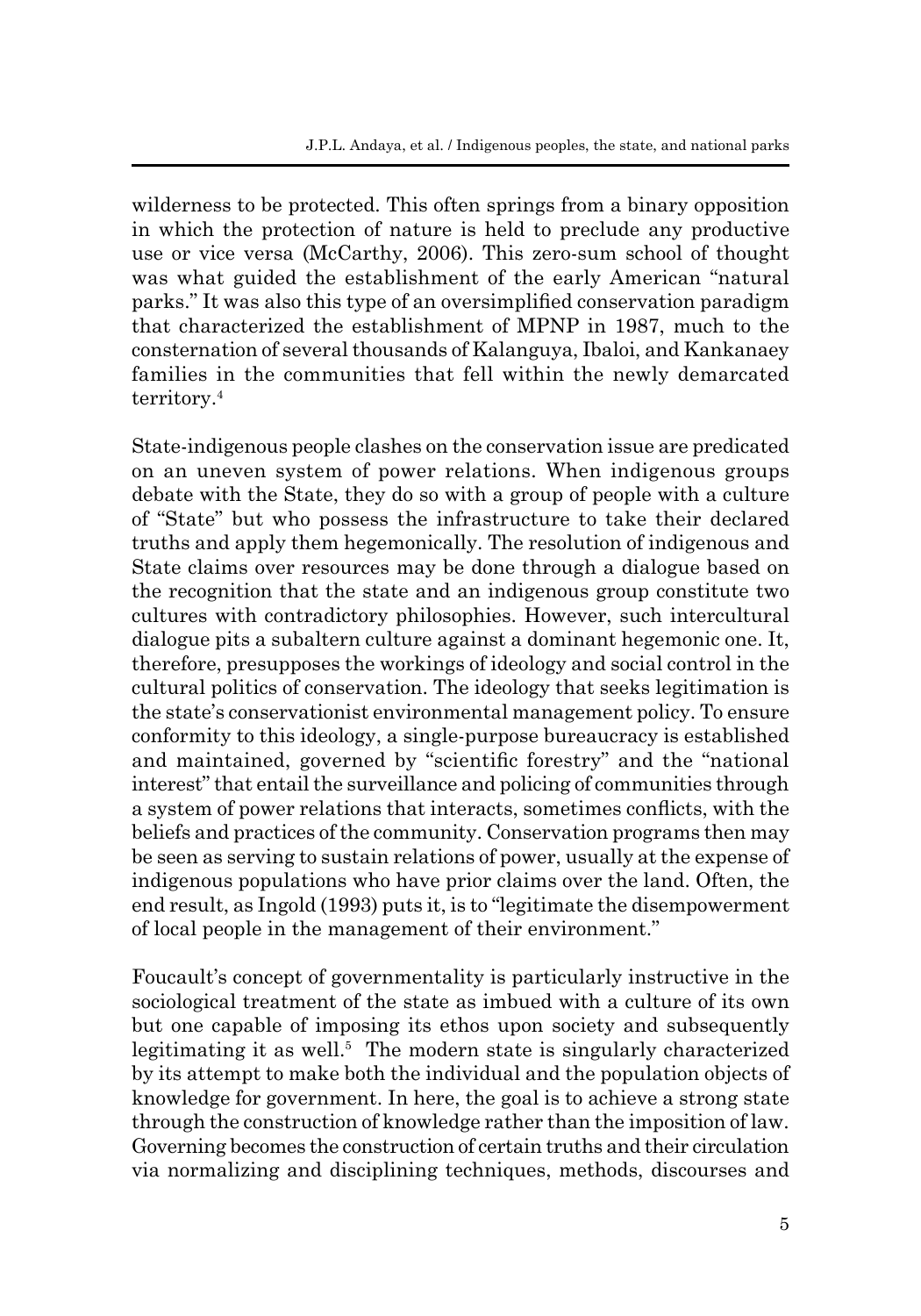practices that extend beyond the state and stretch across the social body (Rutherford, 2007).

Specifically, then, governmentality is seen in the state's "characteristic forms of visibility, ways of seeing and perceiving;" the production of regimes of truth which circumscribes how the world is apprehended; the ways in which particular technologies and experts are constructed and deployed; and the formation of particular kinds of bodies and subjects (Dean, 1999). It is through asking how these dimensions are iterated and reiterated that allows us to locate social, cultural, ecological and a host of other discourses and practices as power-infused relations rather than innocent politically-neutral endeavors. An analytical frame may even tackle five "dimensions to regimes of government" which one can read through programs of rule: particular epistemes or ways of thinking; the construction of some subjectivities and the disavowal of others; the picturing and apprehending of reality; strategic technologies of rule; and the values or 'ethos' of a particular government (Legg, 2005). Governmental management becomes dependent on the dissemination and internalization of these programs of rule among individual actors. The very process of governance ultimately creates a decentered network of self-regulating elements whose interests become integrated with those of the State.

In the ecological discourse, recent studies on governmentality generally focus on how state agencies, in combination with producers of expert knowledge, construct nature and the environment (see for example Rutherford, 2007; Agrawal, 2005; and Braun, 2000). This construction is viewed both in terms of the creation of an object of knowledge (i.e., the "environment") and a sphere within which certain types of intervention and management are created and deployed to further the state's larger aim of managing the lives of its constituents (i.e., "governance"). However, while state-IP engagements in governmentality and their various outcomes already form a significant part of the general environmental literature, the presumption appears to be that the state speaks with a single voice elucidating an environmental discourse that has evolved through time and employs a comprehensive system of technologies of governance that creates through the nomenclature of "empowerment," subjects that regulate their own conduct towards the environment. The big question, however, is "Does it, really?"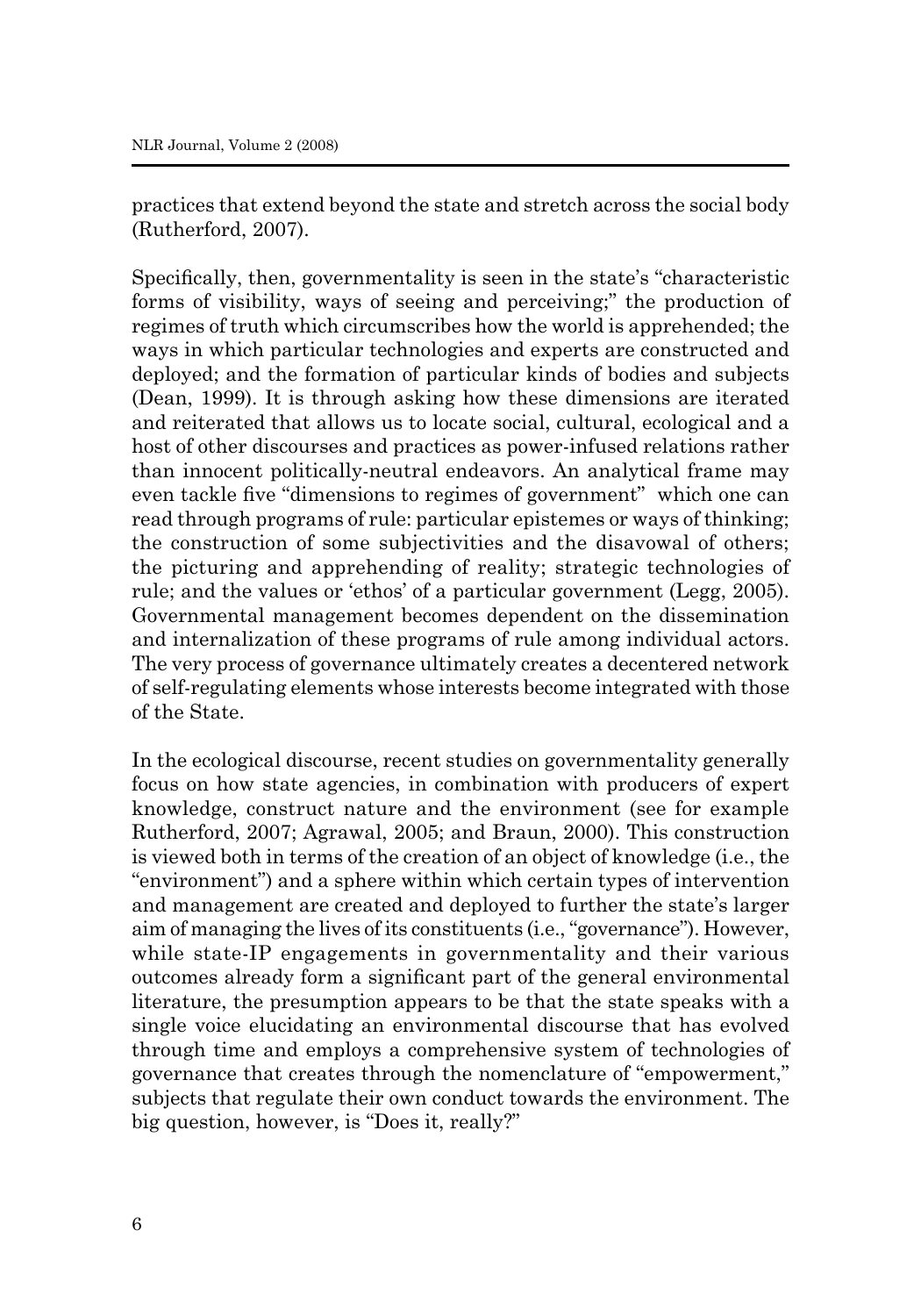This research shows how governmentality is constructed and actually played out at least in those parts of MPNP within the communities of Tawangan and Bila in the province of Benguet. It calls attention to an ontological divergence among state resource managers and at the same time outlines several mechanisms by which the affected indigenous populations negotiate the perceived rifts, not only on their terms as IPs but more importantly within the framework of rational choices bounded ultimately by the overwhelming pressures of market integration.

## **Research design and methods**

The study on which this paper is based was programmed over the course of 12 months, from June 2007 to May 2008. Data was gathered according to the general principles of the Participatory Research Approach (PRAA) in social research (Chambers, 1992). Following the constructivist orientations of the study with its focus on the perceptions of the state and its various concerned instrumentalities toward forest resource use and management, a qualitative research design was employed with the following techniques of data gathering:

Focus group discussions (FGDs) were used as the primary method of data gathering with the household heads in the indigenous *ilis* (groups of houses) being the components of these discussions. The participants were purposively selected and the individuals and groups considered were those who directly experience the issue of concern and who the phenomenon being studied is likely to affect. Separate FGDs were also conducted with local leaders with council meetings transformed into such discussions upon prior arrangements.

Subsequently, in-depth interviews with purposively selected respondent families were conducted to gather specific data on indigenous practices, beliefs, values, and norms on forestry resource use still practiced within the study area. Through this method, narratives were produced which constituted the instrumental and instructive case studies for the whole research. The data gathered here not only served to strengthen findings gathered through the FGDs but also served to deepen and enrich the findings with specific account that served to facilitate understanding of the broader phenomenon being examined.

To complete the triangulation requirements of the qualitative methodology, an in-depth analysis of official periodic documentations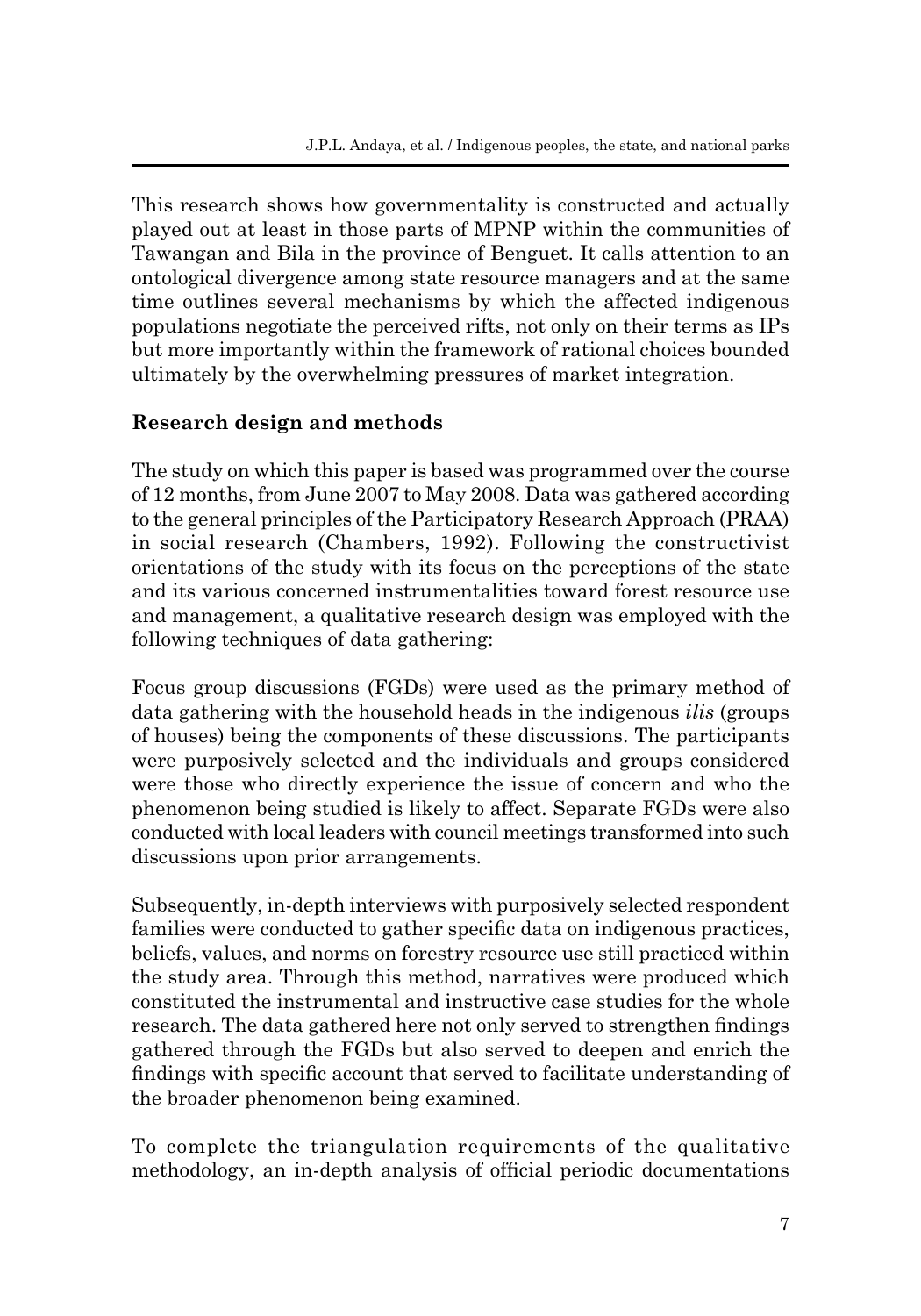including, but not limited to, planning papers, official policy papers and memoranda, as well as research output was conducted. Finally, a research validation and utilization seminar was integrated as a significant part of the research design and methodology. It was designed for the purpose of informing stakeholders (indigenous peoples and state officials) of the results of the research, to validate the findings of the study itself, and to generate self-critical observations on how to improve its analytical component and enhance its impact and significances.

The research areas comprised the communities of Tawangan and Bila. Located entirely within the MPNP, Tawangan is one of the 13 barangays of the municipality of Kabayan, Benguet. Located on the northeastern part of the municipality, it is bounded on the north by the municipality of Buguias, on the west by the Kabayan barangays of Ballay and Poblacion, and on the south by Lusod, a Kabayan barangay also well within the legal confines of the MPNP. To the east, Tawangan slopes gently down to the borders of the province of Ifugao. The barangay covers some 3,631.8123 hectares or around 13 percent of the total land area of the municipality.

Entirely indigenous and mostly of the Kalanguyas, Tawangan depend largely on highland vegetable farming as the main source of livelihood with each household cultivating an average of 1,000 square meters. Tenancy is non-existent, agricultural land (including *uma* and terraced gardens) are covered by what has been referred to as an individual property regime, while water sources and the groves that protect them, hunting grounds, and wooded areas for un-penned domesticated animals are governed by open-access regimes.6

Tawangan is drained by the Tawangan River system with its tributaries, the Babadac-Lamot, Intiktik-Halong, and Taao creeks flowing from the northern peaks of the MPNP through the eastern areas of the barangay. From the southwest, the Catnaan River snakes its way northeast to join the Tawangan river near the Ifugao border. These extensive river systems provide not only potable and irrigation water but also opportunities for marine-based livelihood. The Tawangan River, in addition, powers a micro-hydroelectric machine, strong enough to provide energy to 107 houses in two sitios.

An elementary school and a secondary school, both public, provide basic education services to Tawangan children. There is also a day care center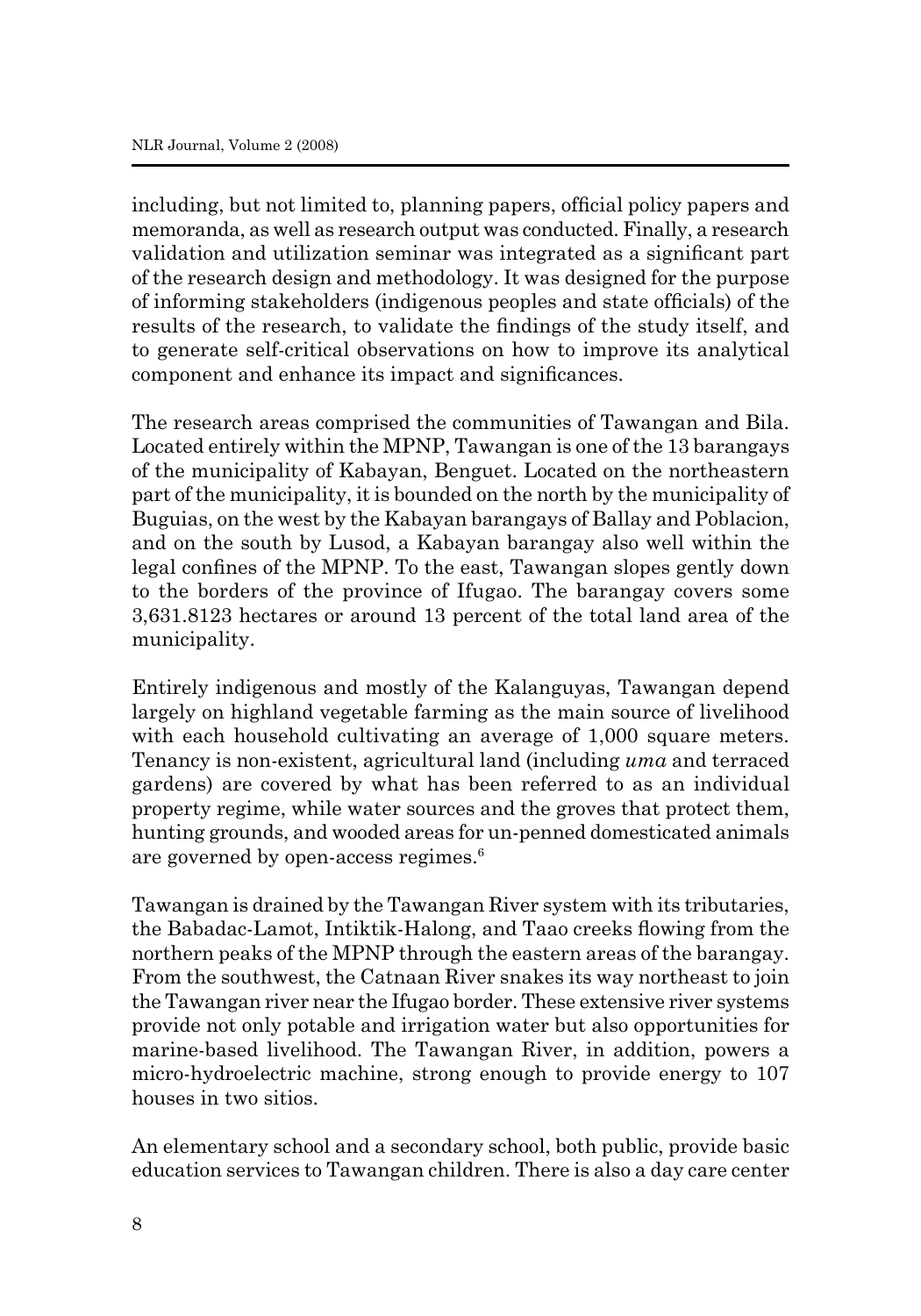for pre-school children. A barangay health station in Tawangan Proper sitio caters to the sick while the residents' spiritual needs are answered by the Saint Paul Lutheran Church and the Union Spiritista which are both in Tawangan Proper. Communal concerns are addressed at meetings in the Tawangan Multi-purpose Hall.

Palansa, the second study area, is located at the northeastern corner of Bila, the northernmost barangay of the municipality of Bokod, Benguet. Of Bila, only the sitio of Palansa falls within the confines of MPNP.<sup>7</sup> Palansa is barely a tenth of Tawangan, being approximately 290 hectares, of which barely a fourth is still forested. An elementary school and a Catholic chapel stand within the sitio. Some fifteen families, all migrants of two generations from Tinoc (Ifugao) and Buguias (Benguet), grow commercial vegetables and rice on terraces carved out of the slopes of the mountain. Popular as a hiking station for Mount Pulag climbers, it offers sparse but adequate rooming accommodations and a mini-grocery where food and water could be bought for the next trekking leg to the DENR forest ranger station at Babadak (already part of Kabayan), the last stop before the final push to the mountain peak. The agricultural terraces are also offered as tourism attractions with their quaint farmers' sheds constructed in the traditional indigenous manner.

## **Findings and discussion**

Within the above study areas, the state's environmental policy framework for MPNP appears to stand on three pillars: the management of the protected area, agricultural development, and the security of indigenous ancestral domains. These governmental concerns are distributed among three main national institutions, namely: the Department of Environment and Natural Resources (DENR), the Department of Agrarian Reform (DAR), and the National Commission on Indigenous Peoples (NCIP), all supposedly as part of a comprehensive and integrated environmental management program that has evolved through the years and has moved from a purely Regalian-oriented approach to a community-based paradigm (Pulhin, 2002).

Yet, the study found that the current pursuit of the three-fold construction which necessarily frames and defines how the State carries out its environmental management plans results in serious discordances that create symbolic rifts that ultimately result in the steady erosion of the goals of sustainability in development. The findings of this research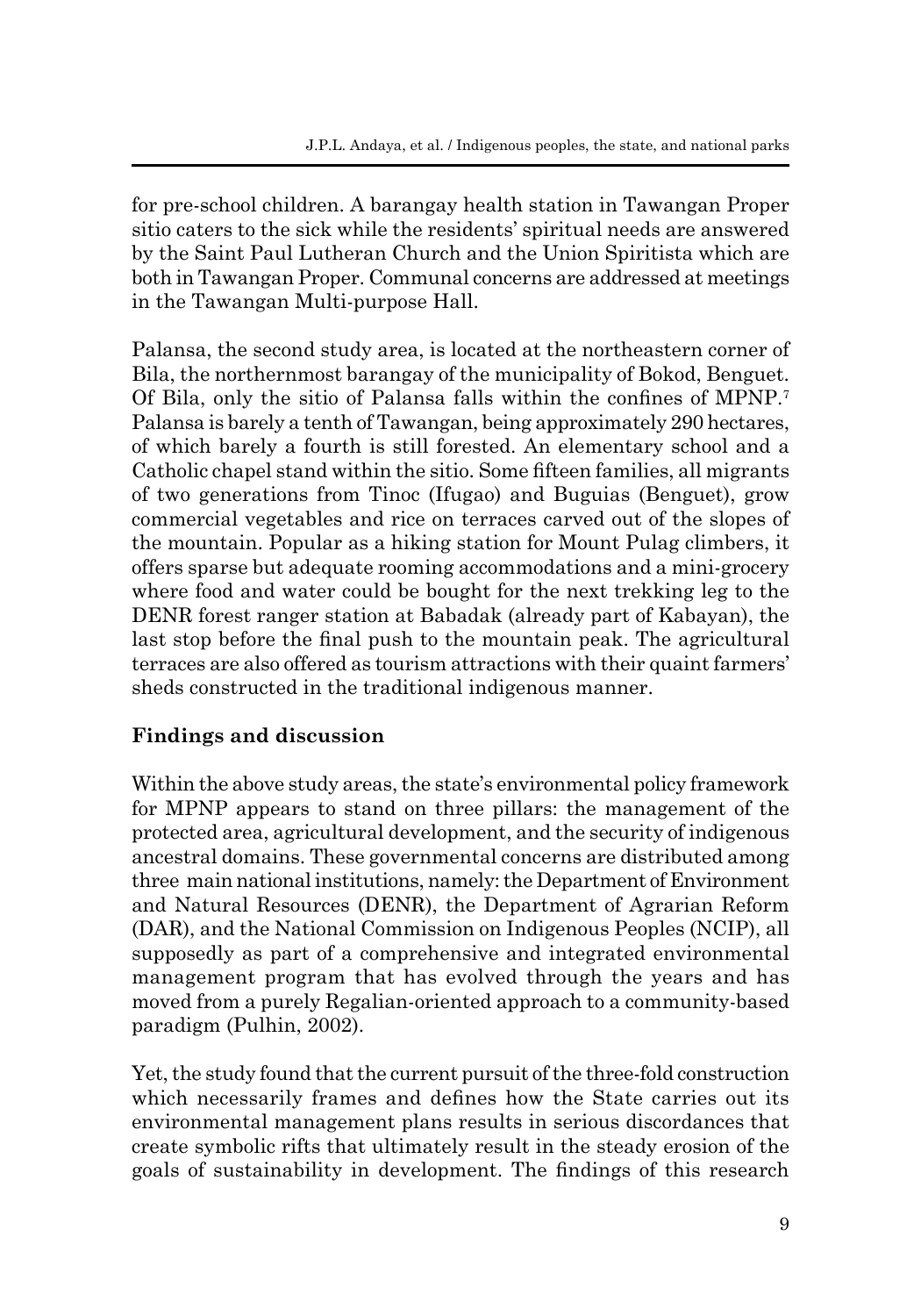show that three emergent divergences in governmentality operate within one territory, *constructing that same territory in three different ways*. Simultaneous with the others, each divergence seeks to present its own "regimes of truth" about land and resources and, through its own particular technologies of rule and management, endeavors to constitute its own type of self-governing subjects from among the same indigenous people. The findings strongly suggest that each of the three state instrumentalities involved operates along a divergent line of governmentality that differ with the others in all of Dean's methodological dimensions. Consequently, these divergences present parallel yet conflictive alternatives to Tawangan and Palansa residents who respond by moving within the resultant opportunity structure in accordance with a rule of maximizing their chances for a better life.

#### **DENR divergence**

Despite recent legal developments framing the devolution of natural resource management from state centralism to indigenous populations (e.g. NIPAS law, IPRA) the DENR retains much of its overarching power to oversee the management of national parks, particularly MPNP. Indeed, respondents from both the Kabayan and Bokod municipal governments and the research communities themselves decry their lack of power to initiate and carry out developmental projects within the national park unless with permission from the Department. Tawangan and Palansa are part of "the Park" which is public domain and the DENR's jurisdiction over it is well covered not only by Proclamation 75 but by other legal instrumentalities, including the NIPAS Act, the Revised Forestry Code, and the Mining Act of 1995.

Much of this residual power stems from the very nature of a national park-cum-protected area whose very proclamation reflects a particular approach to the environment – that of nature as under the protection and control of the state. Indeed, this very episteme of a park had been clearly demonstrated by the manner of its establishment. Proclamation 75 was issued without any consultation whatsoever with either the municipal governments whose jurisdictions were carved out for the park or the indigenous peoples who were rudely, although legally, reminded that their ancestral properties were owned by the state. It is also spelled out in the General Management Plan for the park (see Annex B for the MPNP-GMP areas), which details specific plans of conservation and protection but which limits community participation merely to the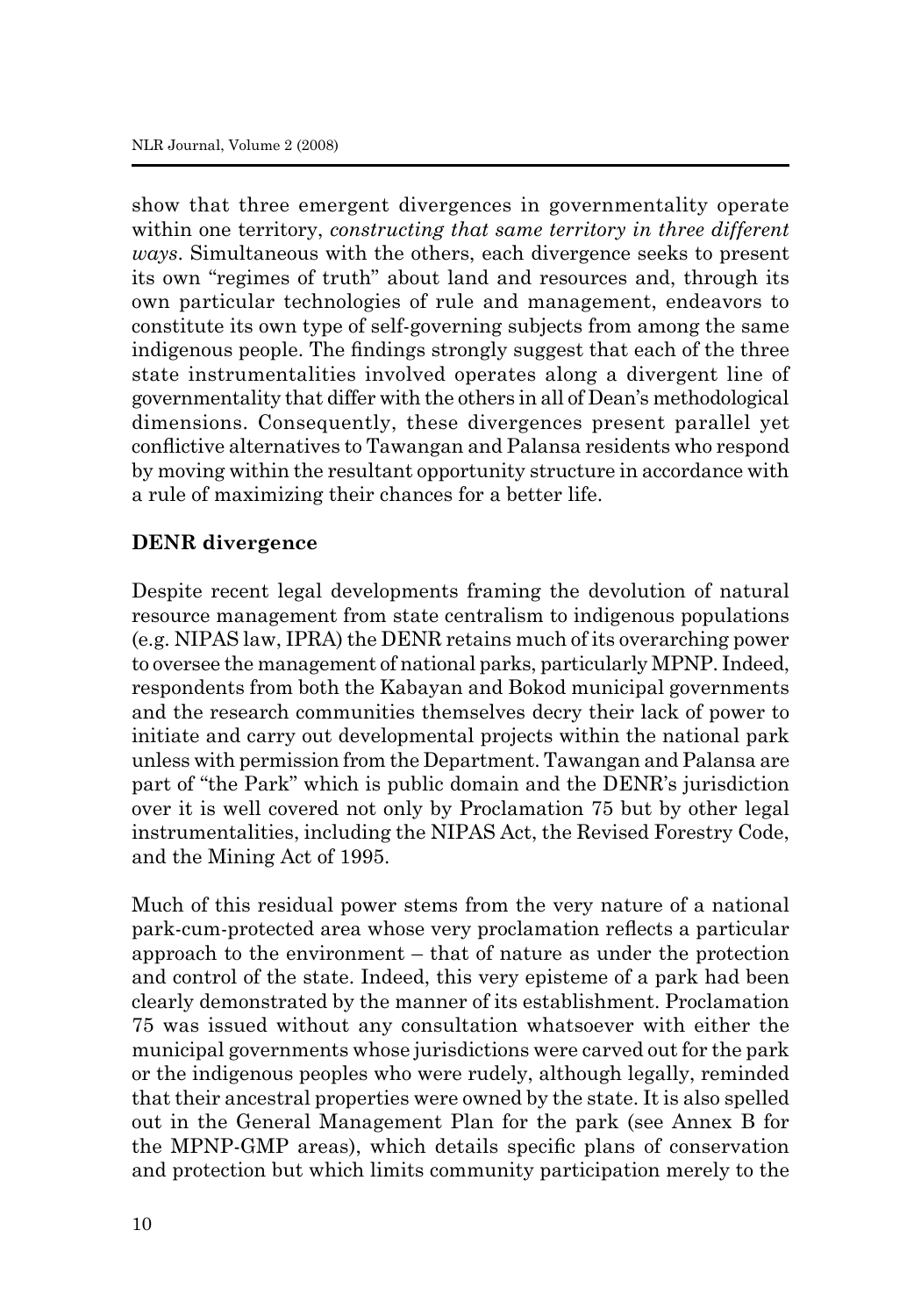validation of management schemas that are drafted beforehand. The core of the GMP is nestled in Program I of its prescriptive part: Ecosystem Management. It divides the whole park into management zones before the communities affected are consulted and then *only for validation and explanation*. Of Tawangan's total land area, only around 174 hectares (4.79%) is mandated as agricultural zone while reserving around 2,959 hectares (81.48%) as protected forest under the NIPAS law. It then "ensure(s) that the LGUs and agencies concerned adopt the policies on the management zoning system" (NIPAP, 2000).

In this governmentality divergence, the park and all resources within it are owned by the State under the original Regalian worldview. The disposition and use of land and other resources are determined by the State and while the GMP outlines provisions to "ensure sustainable resource utilization based on indigenous systems of management," such utilization is limited to species of wildlife and selected flora (NIPAP, 2000). The utilization of land is conspicuous only by its absence and the issue of ancestral domains, while mentioned in the descriptive part of the GMP, does not find light in the articles on prescription.

## **DAR divergence**

The Department of Agrarian Reform's mandate is to give land to the landless. This rather simplified expression already reflects a "characteristic form of visibility," different from that of the DENR. The land and other resources may be owned by the state but these may be alienated through ways and means prescribed by the disposing instrumentality. For the DAR, Tawangan is an Agrarian Reform Community (ARC). Within it, as well as in other DAR ARCs<sup>8</sup>, residentfarmers are given the option to be "awarded" the lands they cultivate. Thus, for example, in 1996, four "mother" Certificates of Land Ownership Awards (CLOAs) covering an area of 1,020 hectares or slightly over half of the Tawangan ARC's total land area of 2,020 hectares were given to 401 beneficiaries. A Memorandum of Agreement (MOA) between the DAR and the DENR in which the latter agreed to transfer land management authority supposedly ironed out jurisdictional inconsistencies. However, four years later, the MPNP-GMP was made. No mention was made of the fact that between the ARC and NIPAS delineations, some 25.86% (around 939 hectares) of Tawangan fell *both within the Agricultural Reform Community and the NIPAS protected forest zone*. The same MPNP-GMP delineated Palansa as a strict protection zone.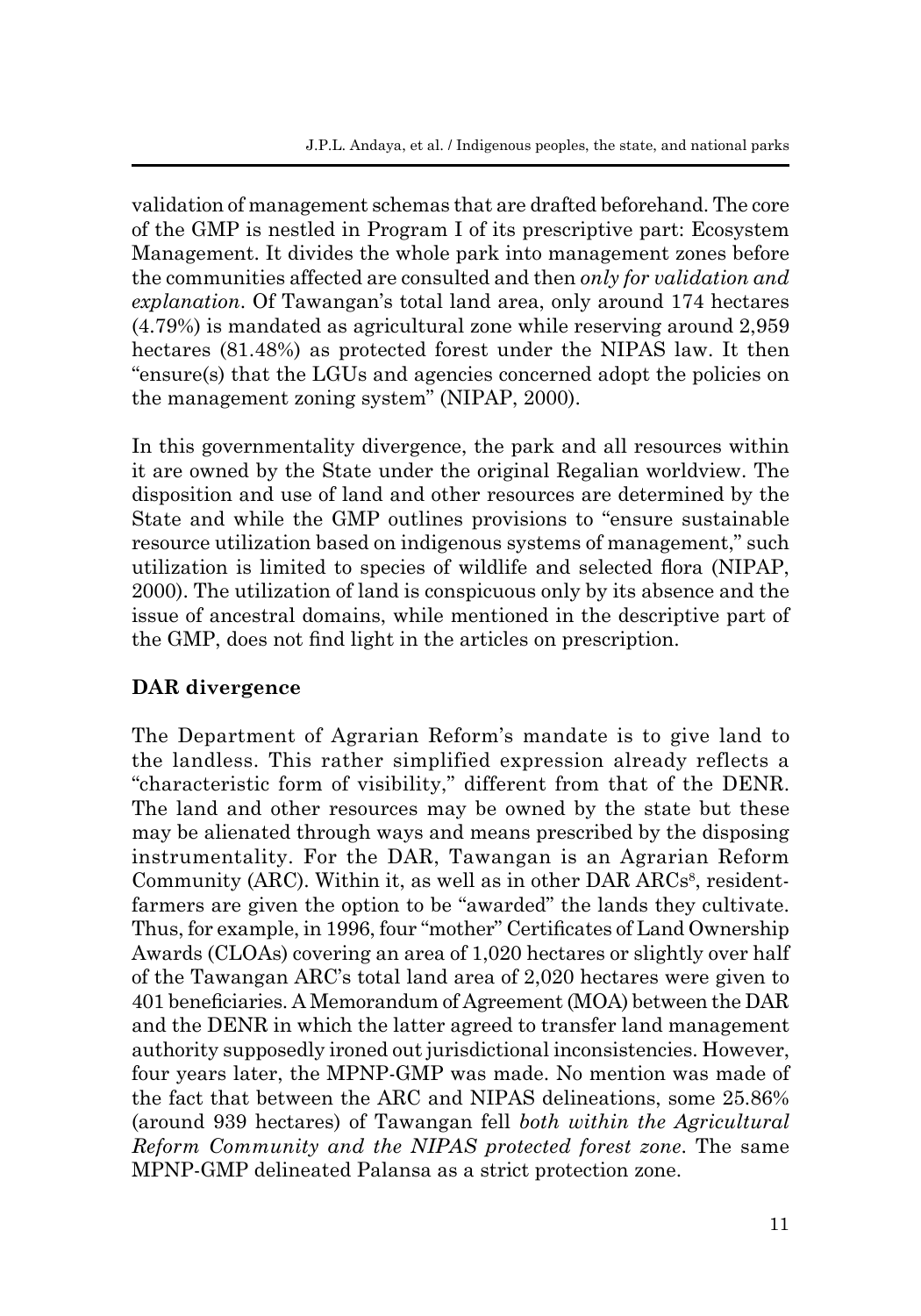Indeed, the DAR governmentality operable within this zone overlap in Tawangan is based on the vision of "equitable land ownership with empowered ARBs" and supports an agricultural structure complete with a five-year development plan that spells out details for farm and non-farm projects; the building, strengthening, and sustainability of indigenous and sectoral organizations; provision of basic social services like health and education; and, in what would make the DENR shudder in its conservationist boots, support infrastructure including irrigation, storage facilities and loading platforms, power generation, and transportation facilities that improve "accessibility" – with budgetary outlays and timeframes for implementation. To date, the Department has extended considerable financial assistance to the beneficiaries through their cooperative and has facilitated numerous training programs on microindustries and other livelihood projects while regarding Proclamation 75 merely as a "constraint" to expanded agricultural activities (Department of Agrarian Reform - CAR, 2000). To date also, however, the DENR has resisted attempts to implement the above plans by refusing to issue Environmental Compliance Certificates (ECCs) in their support, justifying this action by their mandate to protect the park especially from infrastructure projects like road-laying and improvement that could lead to the conversion of forests to agricultural areas.

## **NCIP divergence**

The governmentality of the National Commission on Indigenous Peoples (NCIP) may well be the complete antinomy of those of the DENR and the DAR. Notwithstanding criticisms from militant sectors, the NCIP represents what has been called as "a paradigm shift" in state environmental management policy (Prill-Brett, 2003). That there is no such shift is underscored by the fact that the NCIP mandate runs parallel – and did not substitute for – those of the DENR and the DAR. Indeed, various formal tripartite engagements and memoranda have been entered into by the three governmental agencies to delineate and specify their respective responsibilities in these most recent projects, the institutionalization of ancestral lands and domains of the indigenous peoples of the Cordillera.

The Indigenous Peoples' Rights Act (R.A. 8371) has been referred to as a "landmark" law and indeed, it had its promises (Molintas, 2004). With its provisions on the recognition of IP rights over their ancestral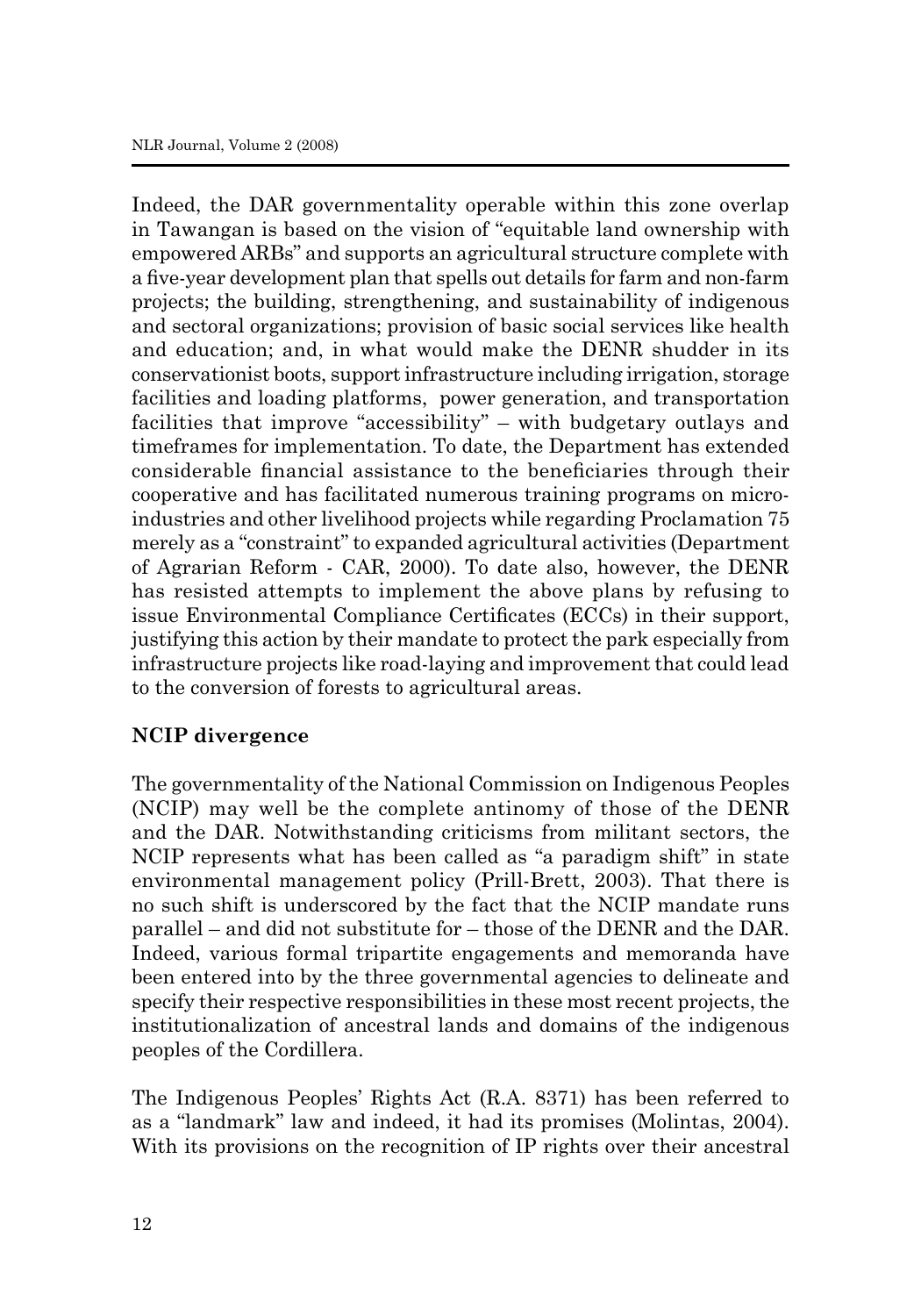lands and domains, including those lands that have been inalienable under the Revised Forestry Code (P.D. 705), the IPRA is declaring *ipso facto* that such lands are owned not by the state but by the indigenous populations that have historical and customary rights over them. In this divergent governmentality, Tawangan for example comprises ancestral lands, where an indigenous people's claim covering 22,039.07 hectares had been filed and a certificate ascertaining thereto has been issued as early as 1992. This ancestral land is part of the Kabayan ancestral domain, whose people's claim over 27,252 hectares was certified in 1998. The Bokod ancestral domain application covers 42,946 hectares while that of Buguias is spread out over 18,185 hectares. (See Annex C for ancestral domain/land claims with the MPNP.) In contrast with DENR's *terra nullius* governmentality divergence or DAR's land-award divergence, the NCIP maintains that the very process of perfecting the community's ancestral land title and Kabayan's ancestral domain title is but a process of verification and formalization of the *a priori* possession and ownership by the people's land and the resources within it.

Consequently, the recognition of the indigenousness of the land underscores what could be interpreted as the supreme confidence of the state in the capabilities of indigenous knowledge, systems, and practices in ecological conservation and the protection of biodiversity. Thus, eschewing the direct involvement of formal state institutions, IPs are mandated to organize themselves into formal organizations that, after due accreditation and recognition by the NCIP, are consequently empowered to draft Ancestral Domain Sustainable Development Protection Plans (ADSDPP) which shall serve as their primary instruments for carrying out their vision for their domains. These, the Kalanguya, Ibaloi and Kankanaey of the IPOs *Onjon ni Kasikuran Shi Kabayan (ONKASKA)* of Kabayan and the *Shakilan I-kolos* of Bokod, separately drafted for their respective domains in mid-2006.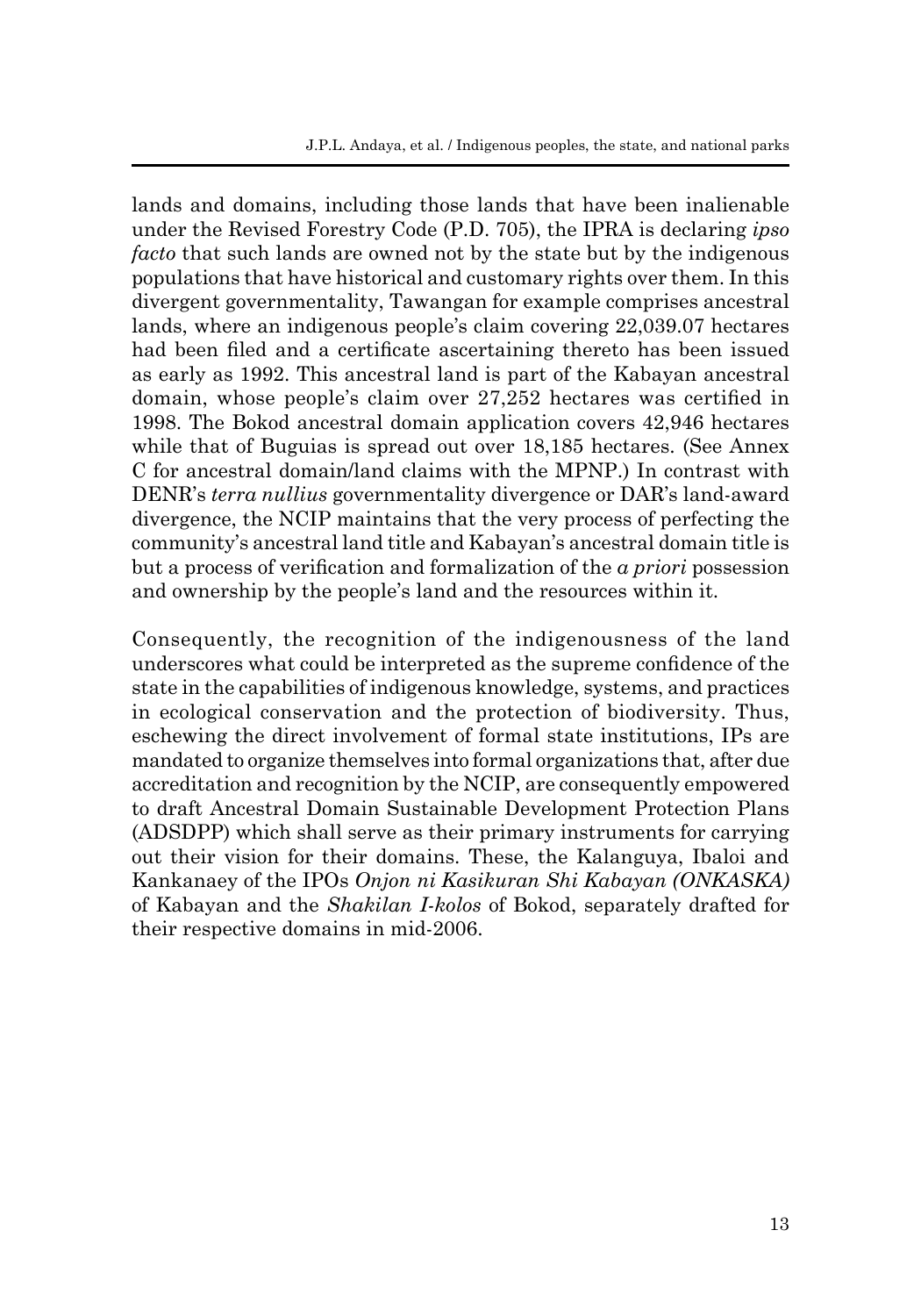| <b>DIMENSIONS</b><br>OF GOVERN-<br><b>MENTALITY</b>          | <b>EMERGENT DIVERGENCES</b><br>IN GOVERNMENTALITY                                                                                                                                                                      |                                                                                                                                                                                                                                                                                                                                                                                |                                                                                                                                                                                                                                                                                                                                                        |
|--------------------------------------------------------------|------------------------------------------------------------------------------------------------------------------------------------------------------------------------------------------------------------------------|--------------------------------------------------------------------------------------------------------------------------------------------------------------------------------------------------------------------------------------------------------------------------------------------------------------------------------------------------------------------------------|--------------------------------------------------------------------------------------------------------------------------------------------------------------------------------------------------------------------------------------------------------------------------------------------------------------------------------------------------------|
|                                                              | <b>DENR</b>                                                                                                                                                                                                            | <b>DAR</b>                                                                                                                                                                                                                                                                                                                                                                     | <b>NCIP</b>                                                                                                                                                                                                                                                                                                                                            |
| 1. Characteristic<br>forms of<br>visibility                  | The National<br>Integrated<br>Protected Area<br>Programme<br>(NIPAP), the<br>PASU, PASUS,<br>park rangers, the<br><b>PAMB</b>                                                                                          | Agrarian Reform<br>field workers                                                                                                                                                                                                                                                                                                                                               | NCIP field<br>coordinators                                                                                                                                                                                                                                                                                                                             |
| 2. Regimes of<br>truth                                       | The Regalian<br>Doctrine<br>prevails. All<br>national parks<br>are inalienable<br>protected areas<br>and ecological<br>sanctuaries<br>subject to<br>conservation and<br>preservation.<br>The MPNP is<br>one such park. | The ARC is<br>alienable under<br>the social justice<br>provisions of<br>the Philippine<br>Constitution<br>particularly<br>on the right of<br>the people to<br>own the lands<br>they till. The<br>Tawangan ARC,<br>in particular,<br>even if located<br>within a national<br>park, is subject<br>to alienation<br>under the<br>Comprehensive<br>Agrarian Reform<br>Law of 1988. | The area is the<br>ancestral domain<br>of the indigenous<br>peoples of<br>Kabayan and<br>Bokod. Thus, it<br>is not the state's<br>disposition to<br>grant but only<br>to recognize<br>the existence of<br>such domains<br>as ancestral and<br>award official<br>titles thereto<br>subject only to<br>the fulfillment<br>of procedural<br>requirements. |
| 3. Employment<br>оf<br>technologies<br>and/or<br>instruments | E.O. No. 50,<br>NIPAS Law,<br>Revised Forestry<br>Code, Mining Act<br>of 1995                                                                                                                                          | The<br>Comprehensive<br>Agrarian Reform<br>Law of 1988.                                                                                                                                                                                                                                                                                                                        | The Indigenous<br>Peoples' Rights<br>Act of 1997                                                                                                                                                                                                                                                                                                       |
| 4. Formation<br>of particular<br>bodies and<br>subjects      | Mount Pulag<br>National Park IP<br>conservationists<br>and protectors                                                                                                                                                  | Tawangan and<br>Bila Agrarian<br>Reform<br>Communities<br>(ARCs)                                                                                                                                                                                                                                                                                                               | Kabayan and<br>Bokod IPs self-<br>determinant in<br>their respective<br>ancestral<br>domains                                                                                                                                                                                                                                                           |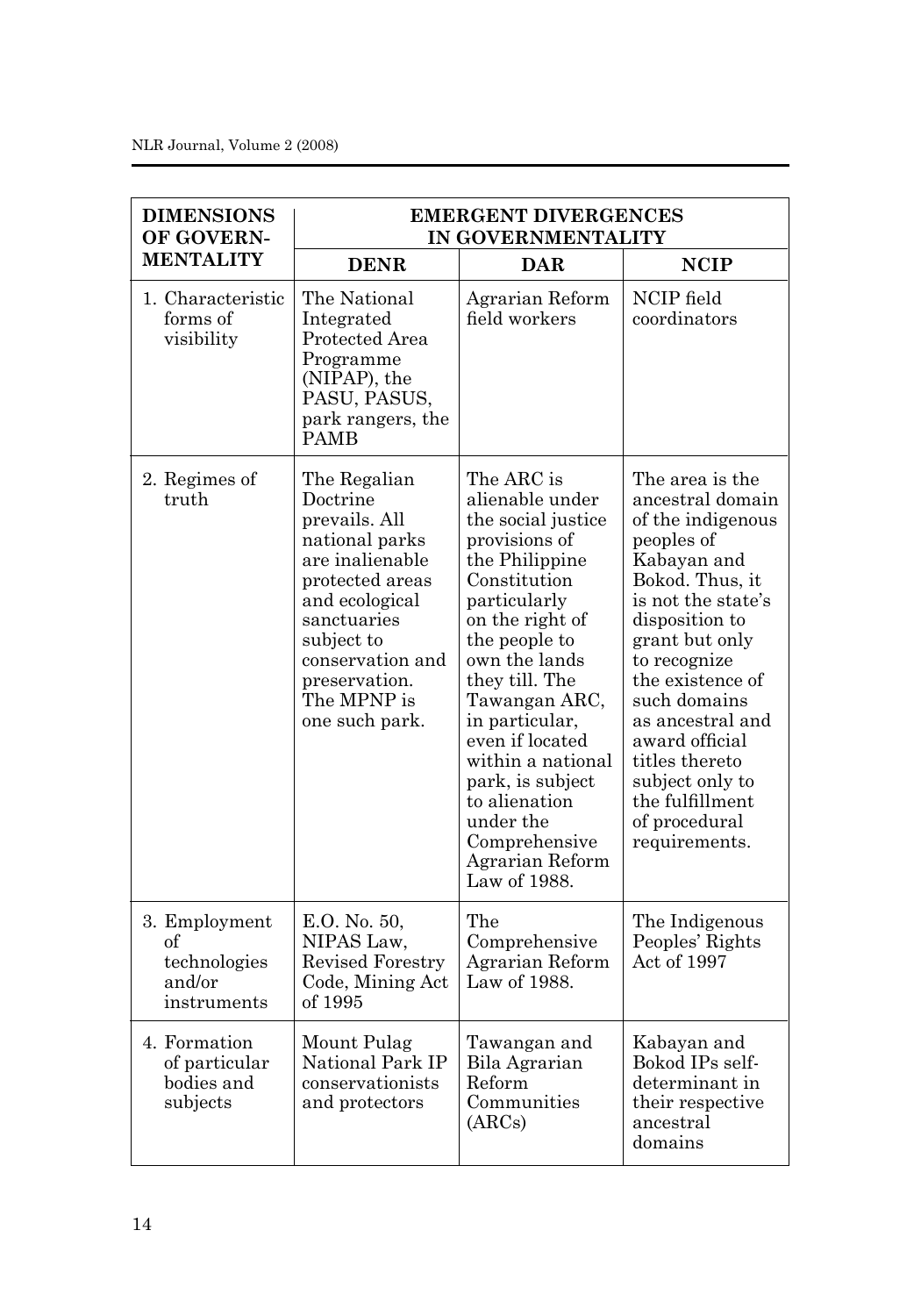The table above shows the distinctive contrasts among these divergences in governmentality. Yet, despite these differences, a common thread runs through the three agencies' spatial configuration of the national park: regardless of who has prior rights over it, the occupants have to exercise acts of legitimate possession required by the state. It is as if the indigenous occupants of the land remain excluded from deliberations of policy over their own territory unless they speak the official language of development. The state still has primordial disposition and though it recognizes rights over lands and resources in various degrees, the indigenous peoples' own aspirations for environmental governance are heard merely as 'noises' within the 'established order of things' (Dikec, 2005). Such noises are treated in the next section.

#### **Indigenous Responses**<sup>9</sup>

Many observers consider such divergences as a mere manifestation of a "turf war" among the departments purporting to observe their respective mandates over the national park. What is not clearly seen is the fact that over the years, such divergences in environmental management (see summary table above) has resulted in "governance without territorial synchrony" (Hajer, 2003). Moreover, they have solidified into such distinctiveness that, when combined, offer not a comprehensive framework of environmental management but a veritable opportunity structure from which the residents could make their own socio-economic decisions based on their own constructions of resource utilization. Thus, even as the indigenous residents see their agricultural activities severely restricted by one of the agencies of government (i.e. the DENR) they see and subsequently adopt a more open policy offered by other agencies (i.e. the DAR and the NCIP).

The indigenous peoples within MPNP have traditionally seen land and resources in direct contradistinction with any and all of the official regards seen above. The right to agricultural and residential lands stems from the principle of first occupancy, that is, he who was first to enter the land and work on it by clearing it, using it for crop production either by shifting cultivation (an earlier but continuing practice) or by intensive agriculture (a fairly recent engagement) or by merely putting up some temporary indicators of presence (fences or sheds indicating entry) or more permanent structures of land improvement (retaining walls or *kabite*). Rituals are subsequently performed to socially legitimize the occupancy, the attendees of which act as witnesses to the claim of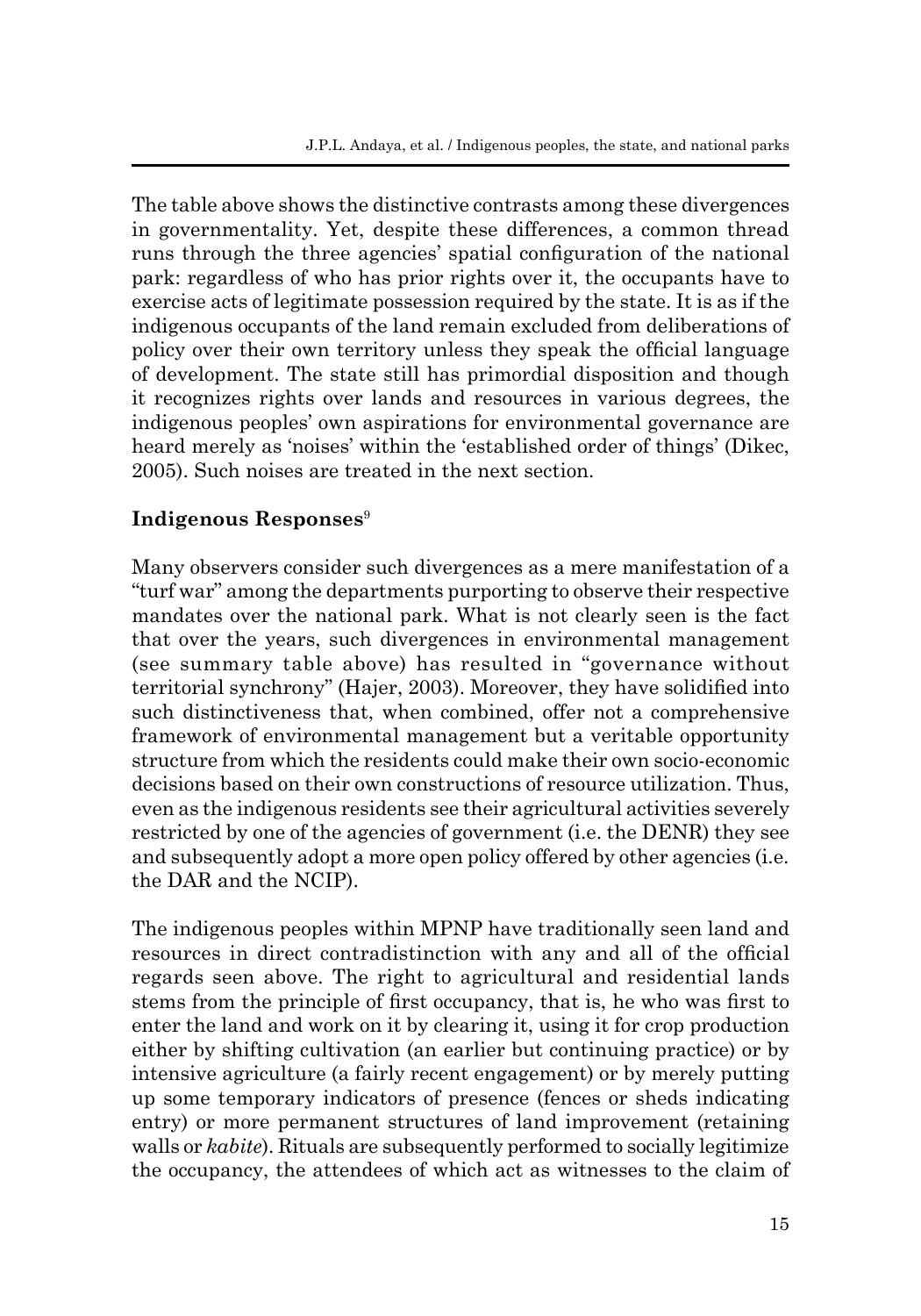ownership in cases of dispute and the *kinaba* (lands cleared for shifting cultivation) may now be subject to *tawid* or succession. Such non-legal but socially binding claims still persist in many areas of MPNP although, in keeping with state requirements, most of the residents have filed tax declarations over their properties or have applied for (and were granted) land patents for these.

Such lands are usually located at the lower elevations and rolling hills of the park. At higher elevations are the *dayahan* (characterized by grasslands, fruit trees, and a few scattered pine, where pigs are allowed to roam and feed), the *duangan* (literally hunting grounds, characterized by thicker growths of pine and other perennial wood where deer and *bakawas* could still be found), and the *pi-yaw* (sacred ground, located at the upper reaches of the mountains, considered as forest sanctuaries and which include the grasslands at the summit of Mount Pulag, itself, home of the ancestral spirits of the Ibaloi). The *dayahan* and the *duangan* are communal not in the sense of property rights but mainly of usufruct. Trees and bamboo may be cut for housing, fruit and honey gathered for the table, and *ugsa* and *bakawas* shot or trapped for meat. Improvements like footpaths and reforestation may be made either through *gamal*  (cooperative work) or individual effort although the latter does not contribute to the ripening of an individual claim. But water sources may not be defiled, claimed, or its vicinity occupied or cultivated. The *pi-yaw* may never be touched, its resources only to be protected such that even the gathering of firewood is prohibited.

These use rules as well as the communal-personal property limits are maintained via oral tradition and transmitted from generation to generation through *balakad* or *pammagbaga* (advises). Conflicts over land uses and proprietary claims are amicably settled in the *tongtongan*  presided over by elders, with resolutions and agreements sealed by ritual. Even now, informants say, dust gathers at the office of the *Lupong Tagapamayapa* where conflicts are supposed to be legally resolved.

Up to the middle of the 1990s, crops traditionally grown within the *kinaba*  had been limited to rootcrops, vegetables, and rice mainly for household consumption. Quite a few families produced commercial vegetables but limited their output (and, thus, the area planted), constrained mainly by the relative isolation of the production areas (i.e., the vegetables have to be carried on foot to Tinoc where they were sold to traders) and only partially by the lack of financial capitalization. This changed when the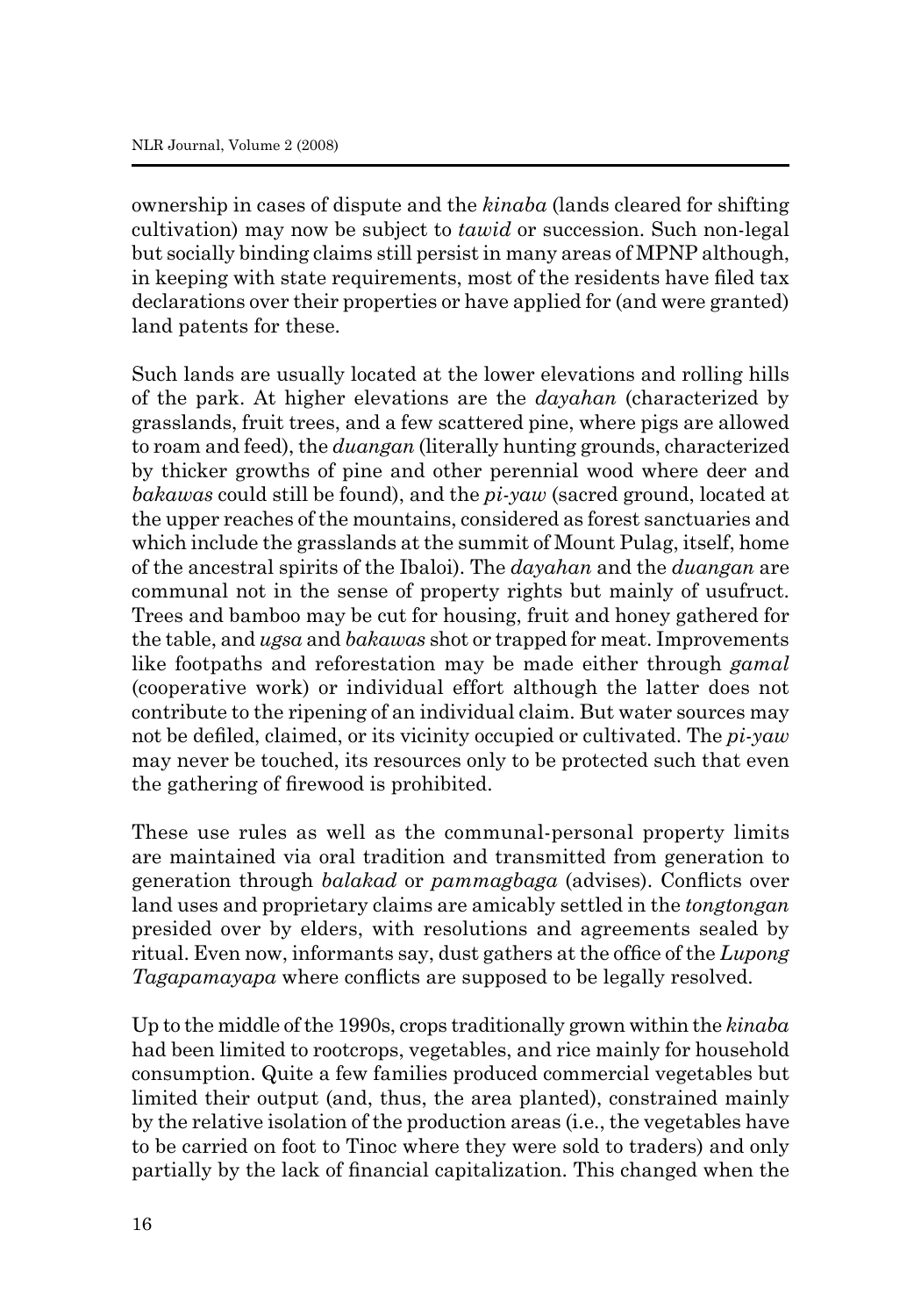provincial trail from Kabayan to Tinoc, with Tawangan at mid-transit, was widened and improved sometime in 1997, in coincidence but most likely not in coordination with two important developments, one local and the other national in scope and significance: the establishment of the Tawangan ARC a year earlier and the enactment of the Indigenous People's Rights Act in the very same year. It was at around this time that commercial vegetable production suddenly was given a tremendous boost. Migrants from Tinoc and Buguias started the trend but the *kinaba*  started its transformation from a subsistence unit to a commercialized production area. Carrot, potato, cabbage, cauliflower, and garden pea competed with the traditional rice and camote crops, straining the limits of the traditional swidden plots and agricultural expansion began, first to the grasslands and later to the outer fringes of the woodlands. Spurred by the commercial successes of Buguias to the north and Atok to the west in vegetable production, Ballay (the Kabayan barangay at the western terminus of the Kabayan-Tinoc road) became a full-fledged commercial vegetable barangay by the onset of the new millennium and Tawangan was poised to follow suit.

The physical integration of the production areas to municipal and provincial arteries did not only transform the agricultural economic base but also the social infrastructure of production as well. Not only did government financial institutions become more accessible but the ARC also put up its own lending cooperative and "financier-suppliers" from Baguio and La Trinidad extended their networks to the area including packages for marketing and conveyance. Mount Pulag vegetables now reached not only Tinoc and Baguio but also the markets of Nueva Vizcaya and beyond to Manila. It was at this juncture, when the previously subsistence agricultural economies within the park were being inexorably but steadily made adjuncts of the national commercial agricultural economy that farmers began to find the mandate of the DENR over the park, laid down ten years before the commercial transformations were accelerated, increasingly repressive. By the year 2000, however, these indigenous farmers were already facing the opportunity structure presented by the divergences in environmental management governmentality and were rationally choosing the most beneficial arrangements they could derive from it. The research found the following response patterns practiced within the park alongside the continuing engagement in commercial agricultural activities. In these, they find support of varying degrees from their elected representatives in the local government.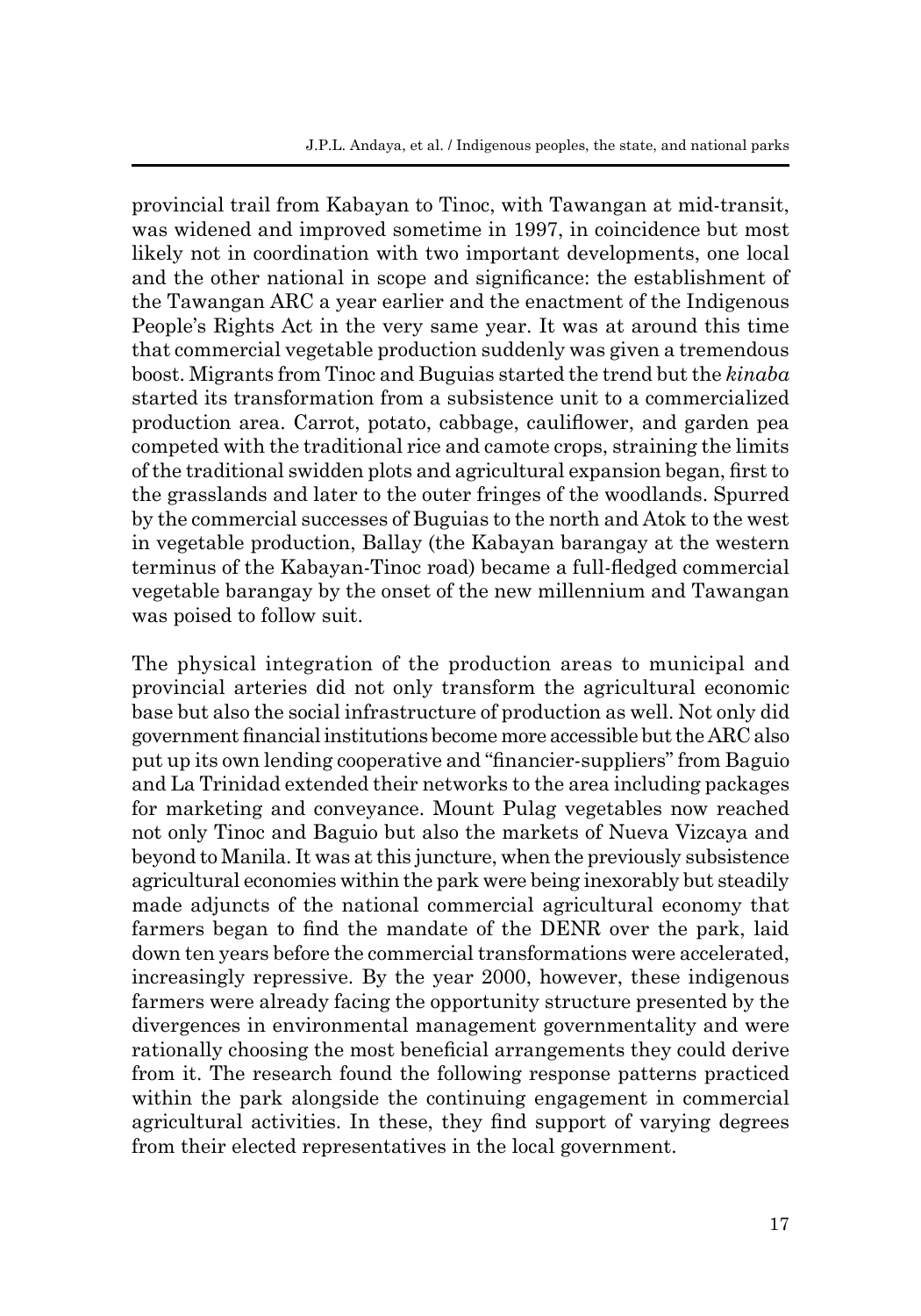*Multiple opportunity engagements*. Mount Pulag residents take advantage of all income generating opportunities. For example, during the summer, when tourism is at its peak, they offer their services as guides. Many farmers are members of tourist guide organizations accredited by the DENR and it is not a rare occasion that tourist guides are hired right off their own gardens as the tourists pass by.

*Redefining of the sustainability discourse*. Farmers argue that commercial farming is more environmentally sustainable than the *kinaba* system. The *kinaba* is characterized by shifting cultivation and covers an ever expanding area of land as farmers attempt to increase production. Clearing is often done by the burning of grasslands which sometimes result in forest fires. In contrast, commercial vegetable farming is intensive agriculture where existing *kinaba* areas are improved and made more productive through the employment of chemical inputs. No expansion is claimed as the existing *kinaba* are themselves improved for increased production.

*Focusing on jurisdictional ambiguities*. Farmers often redirect attention away from their farming activities to the inability of the government to clearly delineate the boundaries of the national park. Due to this, they claim innocent transgression and say that they will respect national restrictions when park limits are clearly specified and marked out.

*Shifting culpabilities*. Farmers squarely put the blame for encroachments on strictly protected zones to migrants or farmers from other municipalities (e.g. Buguias or Tinoc). Indeed, there are evidences to support this claim as authorities later found out.

*The "turnover" argument*. Aside from pointing out the entry of encroaching farmers from other municipalities, resident farmers also point out the failure of the national government to come out with a unified and comprehensive policy on resource use and utilization within the confines of the national park. They claim that such a rational and comprehensive policy that will benefit farmers and at the same time prevent ecological destruction can be formulated once the management of the park is turned over to the local government (i.e. Kabayan) which is more attuned to the needs and problems of the people but at the same time is also duly concerned with environmental protection and conservation.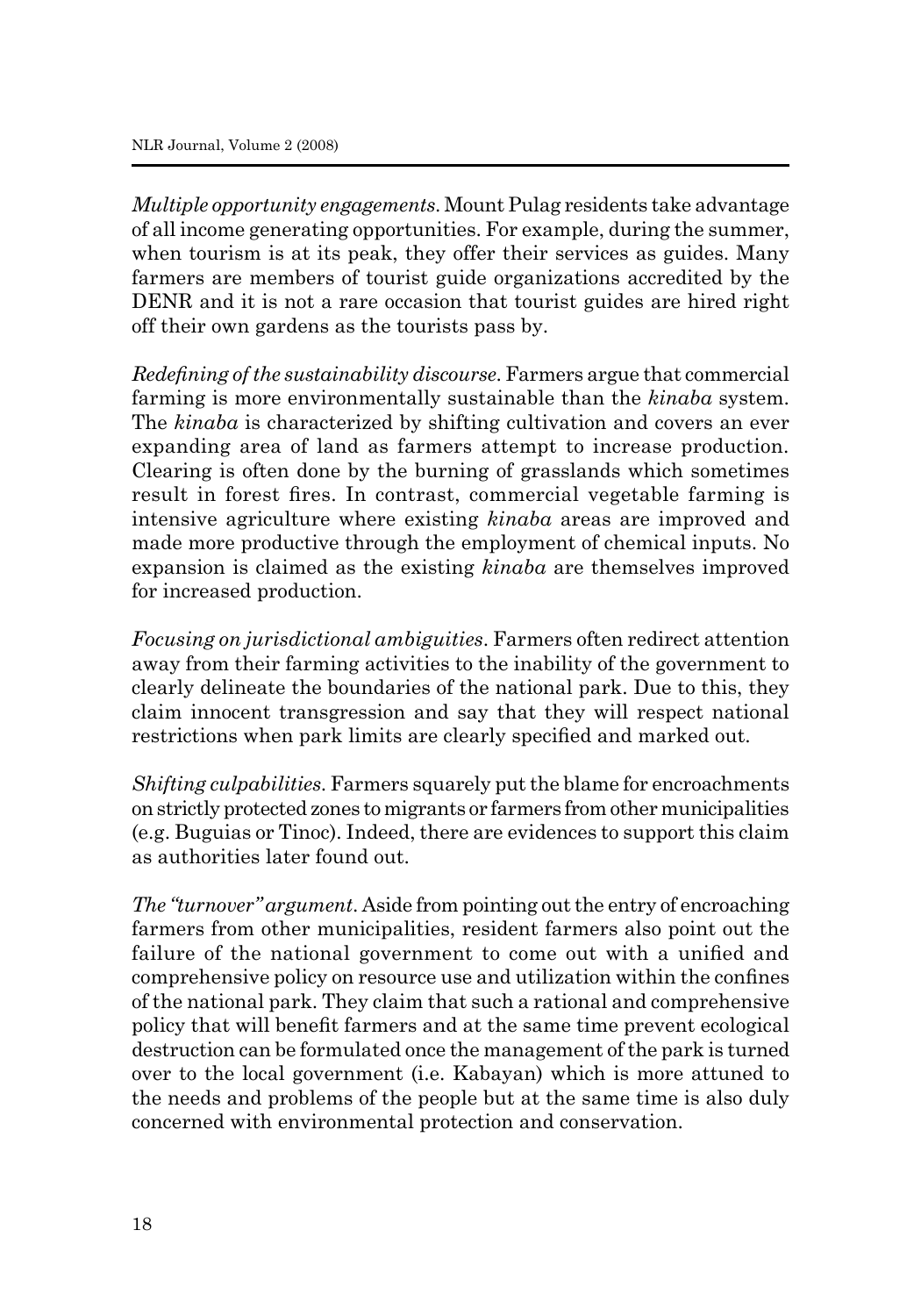*Indigeneity as the ultimate paradigm of sustainability*. Farmers inevitably turn to their Ancestral Domain Sustainable Development Protection Plan (ADSDPP) when asked what assurance they could give of ecological protection alongside their continued engagements in commercial vegetable agriculture. The ADSDPP becomes the ultimate argument for sustainability and indigeneity, thus, becomes the final requisite for ecological balance and environmentally sound resource management. This is so despite the fact that within the area, there has never been the concept of an "ancestral domain" and, thus, no recourse can be taken to culture and tradition as to how such domain could be delineated, the activities within controlled or otherwise regulated, and the administration thereof established and made operational.

#### **Conclusions: Toward a framework for resource management in a national park**

The challenge for policy-makers is to promote protection and conservation of biodiversity while providing alternate, sustainable livelihoods for local people. Yet, the results of the study strongly indicate that while the state continues to operate on divergent levels of governmentality, environmental management policy at least in the Mount Pulag National Park will remain bogged down in bureaucratic inertia.

What immediately suggests itself is a process of institutional integration whereby the three agencies would work out a singular approach to the management of a national park which, by historical and structural processes, does not fit conventional models. This approach would have to consider some inescapable realities: that there are communities within the park that have been there prior to its establishment; that these communities are agricultural; that the agricultural economies are caught up in a commercializing trend that is regional in scope and global in character; that agricultural expansion now threatens the forests and biodiversity in the park; and that Mount Pulag is not only a biome of biological diversity, some of whose species are endemic but also the watershed to a river system that benefits not only the southern part of the Cordillera but the vast croplands of Pangasinan. All governmentality divergences recognize these realities.

The needs can also be summarized, thus: that there is a need to stop agricultural expansion but not necessarily agricultural development; that there is a need to preserve, conserve, and develop what forest cover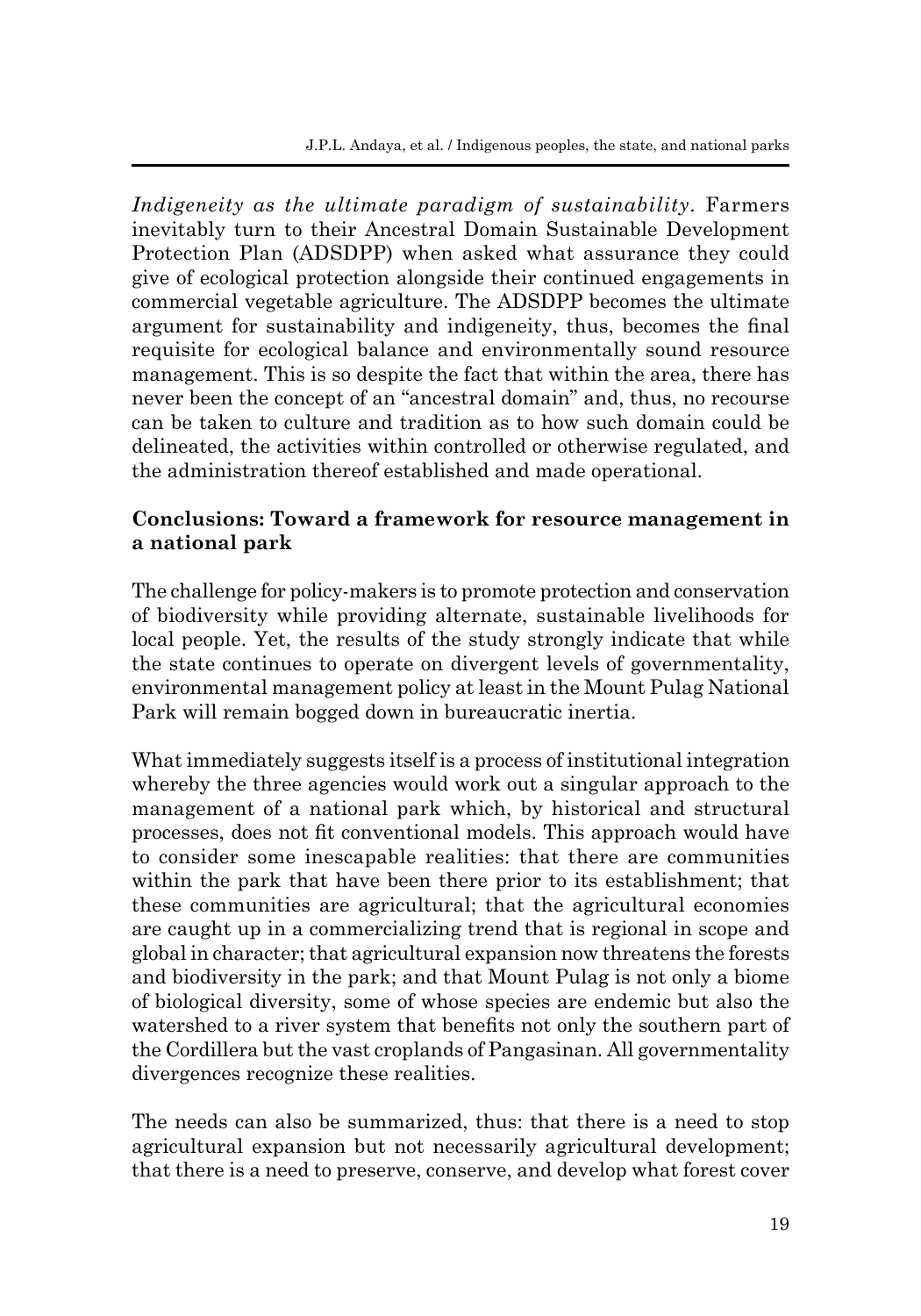remains but that forest conservation and development need not mean also the reduction of what is necessary to provide communities with the resources they need for self-development; and that the communities within the park need not only to be involved in any developmental scenario but also to be self-determining in their own capacities. These are also without contention among the agencies involved.

With these commonalities, the various stakeholders (DENR, DAR, NCIP, IP, and LGU) can come together and work out a single and shared way of perceiving and construing the nature of Mount Pulag National Park *in accordance with the historical and structural necessities* that created it. An existing land use map has to be drawn depicting faithfully and without prejudice the actual lines of use demarcation and a proposed land use map generated that will resolve overlapping representations and will guide future park and resource management through a single rationality. Then these have to be marked down clearly on the ground with signages and or monuments. Such a rational communicative action process is indispensable as it can now, after coding their geography, democratically agree on the parameters of activities allowable within the coded zones. Rewards revolving around developmental incentives, including funding for infrastructure, within agricultural areas could even be institutionalized for services rendered individually or collectively within strict protection areas.

One caveat needs to be pointed out, however. Among the multiple governmentalities, attempts to incorporate "local participation" as a necessary component of their divergent programs have been always predicated on "information dissemination campaigns" and various types of "training." Behind the official statements, therefore, of integrating indigeneity into the various governmentalities, lies a presumption of state superiority, if not dominance, in power relations. It implies that the indigenous are to be included in ecological agenda designed and authorized by instrumentalities external to the indigenous, a pattern that may indicate a kind of an exclusion by bureaucratic inclusion. The role of the state is still privileged at the expense of genuine indigenous participation. At the base of it all is the tacit perception of the indigenous as ignorant and backward while maintaining the romantic myth of the "noble savage, living in harmony with nature and the universe."

Assessments of the responses of the indigenous peoples within the study area indicate the trend that while confusion is articulated as a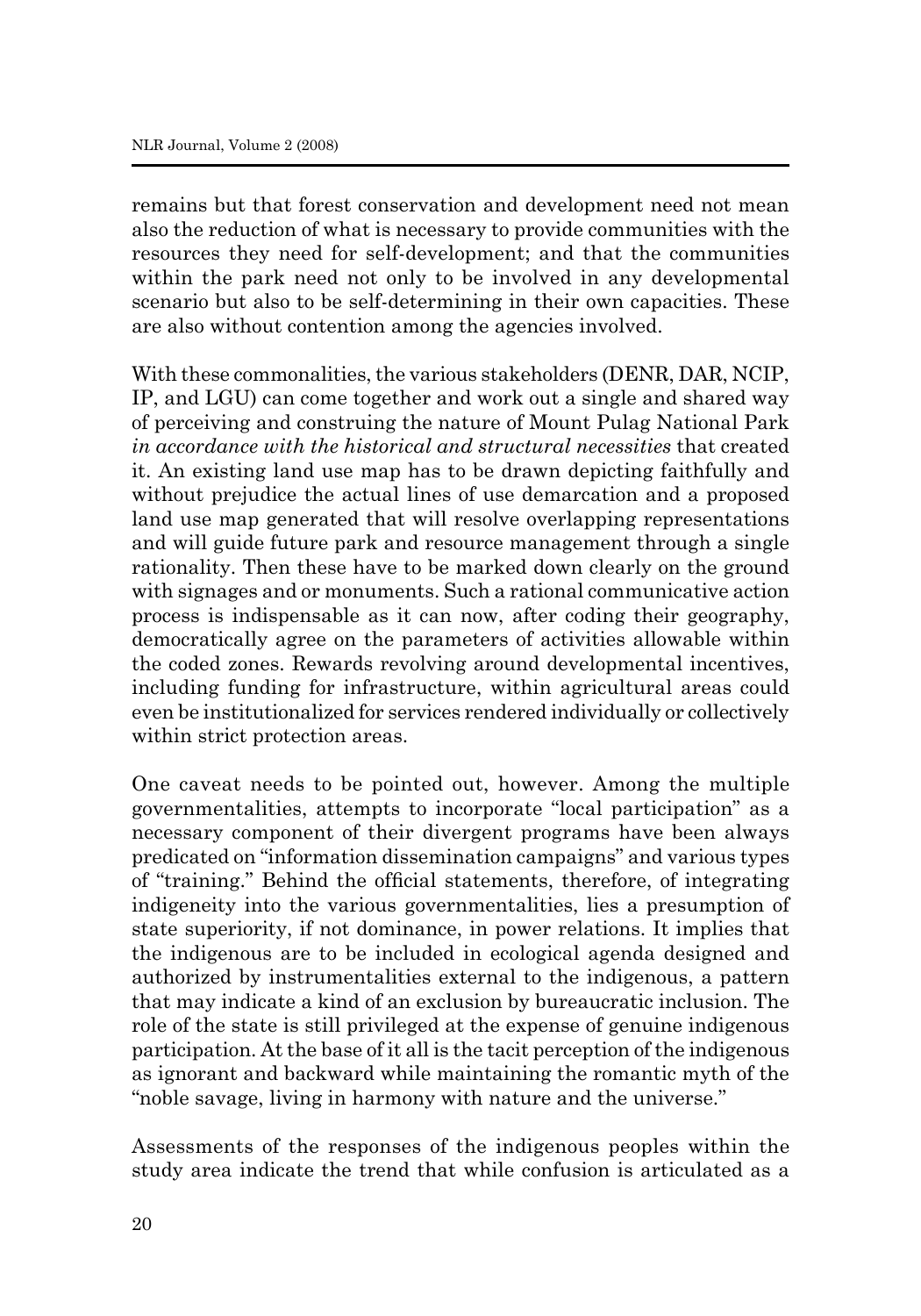consequence of programmed divergences, the communities – aided by an astute political leadership that straddles both the local government as well as the civil society sector – are rationally weighing alternative opportunities for individual as well as group advancement within an opportunity structure created precisely by the multiple governmentalities. Rational choice explains their ultimate responses as IPOs, communities, or individuals even as they continue to grapple with their day-to-day concerns which they know are tied in with provincial and national developments such as importation and the politics of the vegetable trade. Whether they (we) like it or not, the invisible hand of the market has grasped the life of the Mount Pulag farmer firmly and inexorably.

With all the bureaucratic entanglements the multiple governmentalities have spawned, however, opportunities for a genuine IP-based environmental program have arisen. The mechanics of devolution have been set in place and popular organizations have been continually pushing outwards the boundaries of the public sphere. A clamor has been raised for the crafting of a comprehensive legislation on people-based ecologies to codify what have hitherto been mere executive issuances on participatory forestry. Perhaps this might be an opportunity for the state to formulate a single governmentality on the Philippine human ecology with all agencies and communities around the table not as subalterns and subordinates but as equals.

#### **Notes**

This research project was conducted under the auspices of Saint Louis University (SLU) and the Vlaamse Interuniversitaire Raad – Philippines Institutional University Cooperation (VLIR-PIUC). A part of the findings, entitled "Divergent Programs, Programmed Divergence: Thematic Rifts in the State Management of a National Park," has been presented by the main proponent, Joseph Porfirio L. Andaya, in the 1st International Conference on Cordillera Studies held at the University of the Philippines Baguio held on February 7-9, 2008.

1 Presidential Proclamation Numbered 75, series of 1987

<sup>2</sup> In 2007, the Benguet Provincial Environment and Natural Resources Office (PENRO) declared as hot spots two areas within MPNP where an investigation showed deliberate bulldozing of trees. Three separate patches of land, with a total area of 7.65 hectares, had been cleared and terraced and the PENRO had confiscated 4,057 board feet of illegally cut pine trees (Carino, 2007). At least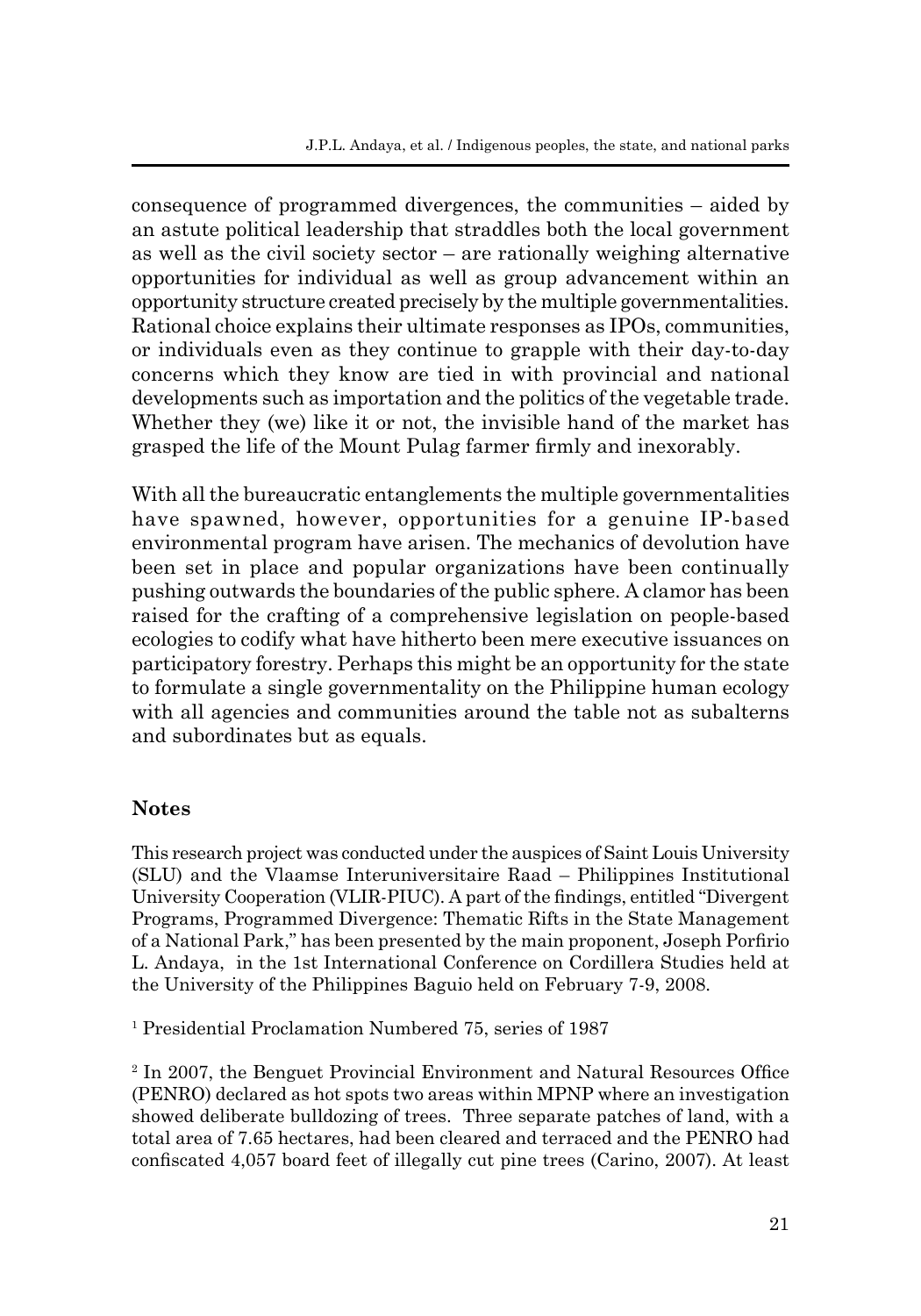100 hectares of mossy forest had disappeared in these areas since 1987, with some 20 hectares bulldozed shortly before the May 2007 elections. (Allad-iw, 2007). Potentially more politically conflagratory situations are not beyond contemplation. In 1998, in Lusod, Kabayan, locals attacked a park ranger of the National Integrated Protected Areas Programme (NIPAP), almost hacking him to death, when he tried to prevent residents from cutting a tree for housing. Earlier that year, NIPAP staff had planted trees in Kalanguya swidden farms without getting the communities' approval. A barangay councilman reportedly said, "They trampled on our crops. In retaliation, the people uprooted thousands of seedlings planted by NIPAP" (Bengwayan, 2000).

<sup>3</sup> Such negotiations, of course, could either be in formal dialogue or conducted on the ground, that is, in the reactive-assertive activities done both by the state and the indigenous population as a consequence of their respective interpretations of the policy formulation.

4 Included in the newly established park were eight barangays of Kabayan, two barangays of Bokod, and other barangays of Buguias, Kayapa, and Tinoc.

5 On the genealogy of governmentality, see Lemke, 2001, *The Birth of Biopolitics: Michel Foucault's lecture at the College de France on neo-liberal governmentality*, Economy and Society 30(2), 190-207.

<sup>6</sup> For the definitive discussion on indigenous property regimes in the Cordillera, see June Prill-Brett, *"Resource tenure and ancestral domain considerations: Their importance to a CBNRM research agenda,"* Paper prepared for the Community-Based Natural Resource Management Workshop, May 12-16th, 1997, at the Hue University of Agriculture and Forestry, Hue, Vietnam.

<sup>7</sup> Ekip, at the northeastern portion of Bokod, is within the confines of the MPNP but was not chosen as one of the study areas due to logistic constraints. However, discussions with the respondents from Palansa and the municipal administration seem to indicate close parallels between Ekip and the study areas in terms of its politics of ecology.

8 Palansa, the other research area, is part of barangay Bila, which, together with barangays Daclan, Tikey, Ekip, and Karao, form the Bokod Agrarian Reform Community. Palansa and Ekip are located within the MPNP.

9 Except when specifically cited, direct quotes and all information contained in this section are from the Focus Group Discussions with indigenous peoples groups within the study areas.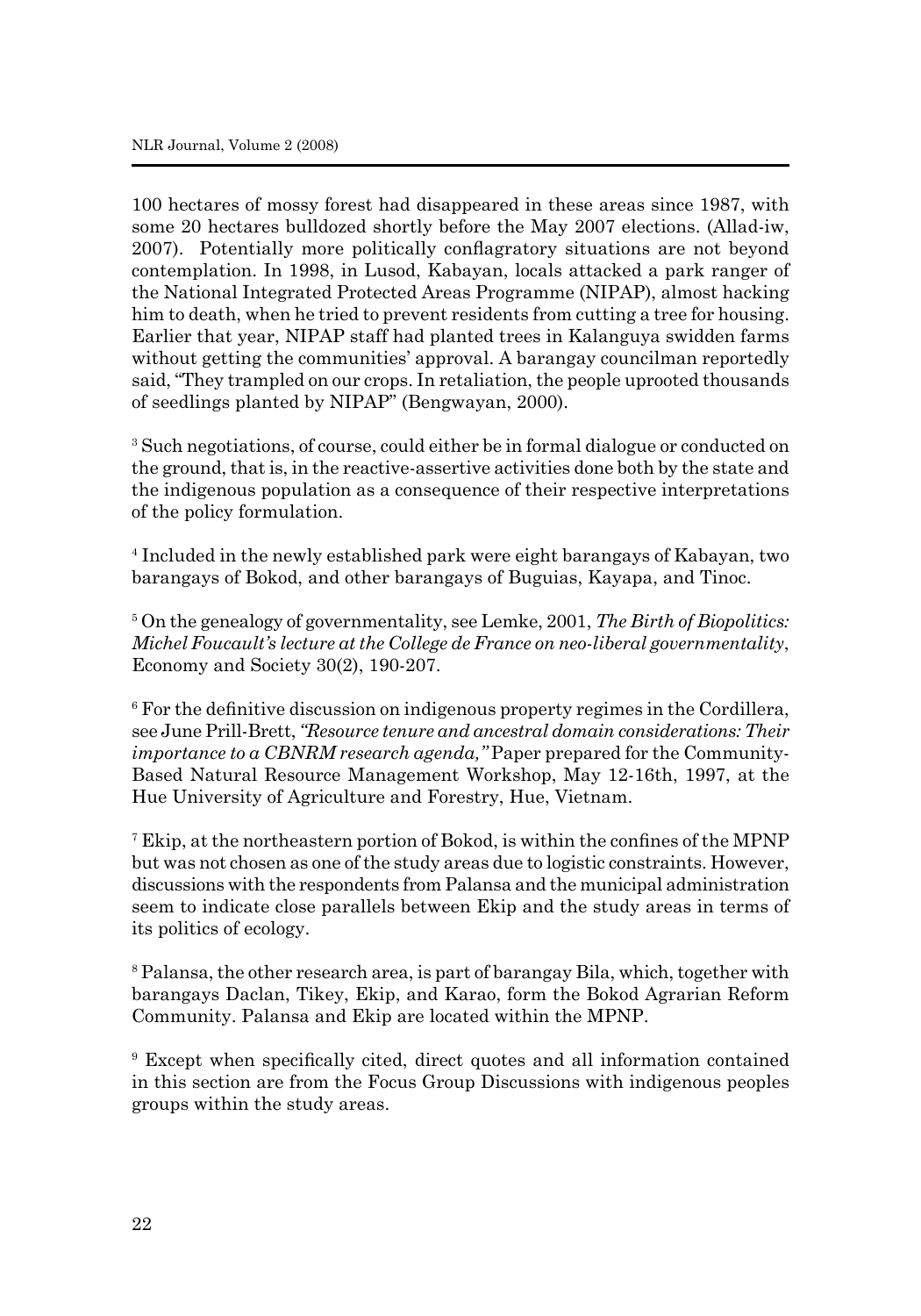#### **References**

- Abaya, E. C. (1994). Cultural politics of disease control: State-community relations in the struggles against malaria in the Philippines.
- Agrawal, A. (2005). *Environmentality: Technologies of government and the making of subjects*. Durham: Duke University Press.
- Allad-iw, A. (2007, August 12). News. Retrieved November 12, 2007, from Bulatlat: http://www.bulatlat.com/2007/08
- Bautista, G. (1994). *Natural resources, economic development and the state: The Philippine experience*. Singapore: Institute of Southeast Asian Studies.
- Bengwayan, M. (2000, October 20). *Archives*. Retrieved December 28, 2007, from Forest Portection Portal: http://forests.org/archives/asia/phincomm.htm
- Braun, B. (2000). Producing vertical territory: Geology and governmentality in late Victorian Canada. *Ecumene*, 7 (1).
- Brown, E. (1996). Tribal displacement, deculturation and impoverishment. In J. Eder, & J. Fernandez, *Palawan at the crossroads: Development and environment on a Philippine frontier* (pp. 97-110). Quezon City: Ateneo de Manila University Press.
- Buckles, D. a. (1999). Conflict and collaboration in natural resource management. In D. Buckles, *Cultivating peace: Conflict and collaboration in natural resource management*. IDRC/World Bank.
- Buguias Municipal Planning and Development Office. (2001). *Comprehensive Land Use Plan of the Municipality of Buguias, Benguet (2003-2011)*. Buguias, Benguet.
- Carino, D. (2007, June 25). Rampant tree cutting threatens wildlife on Mount Pulag. *Philippine Daily Inquirer*, p. 12.
- Chambers, R. (1992). *Rural Appraisal: Rapid, relaxed and participatory*. Sussex: Institute of Development Studies.
- Cruz, G., Diaz, V., Follosco, A., Mendoza, L., Rood, S., & Tapang, B. J. (undated). Agricultural commercialization in the sustainable development of the Cordillera.
- Dean, M. (1999). *Governmentality: Power and rule in modern society*. London: Sage.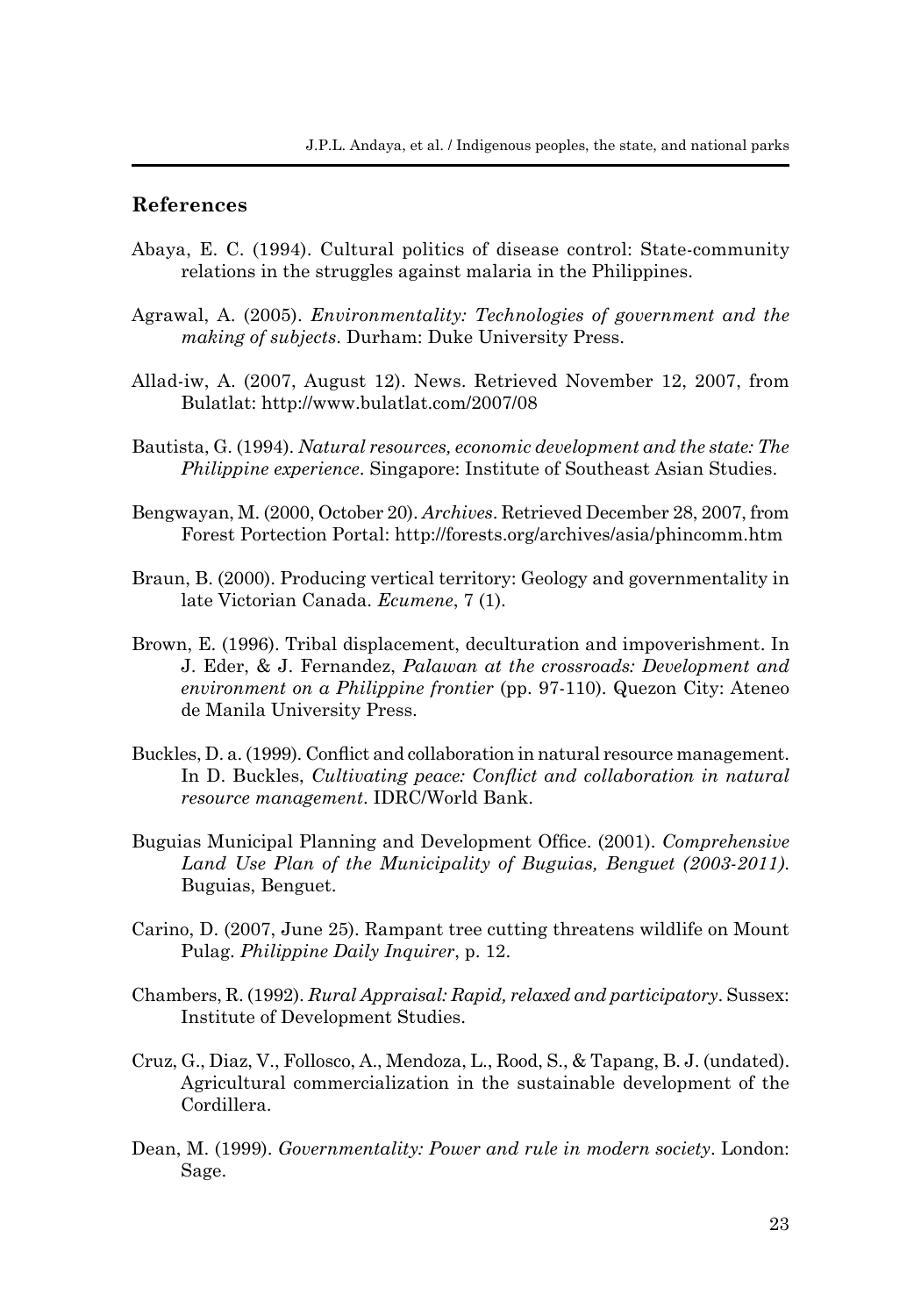- Department of Agrarian Reform CAR. (2000). *The Tawangan Agrarian Reform Community Development Plan*. La Trinidad: Department of Agrarian Reform - CAR.
- Dikec, M. (2005). Space, politics and the political. *Society and Space*, 171-188.
- Guiang, E., Borlagdan, S., & Pulhin, J. (2001). *Community-based forest management in the Philippines: A preliminary assessment*. Quezon City: Ateneo de Manila University.
- Gunawan, R. (2005). Power, meaning, and forest conservation: The dynamics of state-society relations. In F. J. Aguilar, & M. A. Uson, *Control and conflict in the uplands: Ethnic communities, resources, and the state in Indonesia, the Philippines, and Vietnam* (pp. 23-59). Quezon City: Ateneo de Manila University Press.
- Hajer, M. (2003). Policy without polity? Policy analysis and the institutional void. Policy Sciences , 36, 175-190.
- Hirsch, P., Phanvilay, K., & Tubtim, K. (1999). Nam Ngum Lao PDR: Communitybased natural resource management and conflicts over watershed resources. In D. Buckles, *Cultivating peace: Conflict and collaboration in natural resource management* (pp. 1-30). IDRC/World Bank.
- Ingold, T. (1993). Globes and Spheres: The typology of environmentalism. In K. Milton, *Environmentalism: The view from anthropology* (pp. 31-42). London: Routledge.
- Legg, S. (2005). Foucault's population geographies: classifications, biopolitics and governmental spaces. *Population, Space and Place*, 11, 137-56.
- Lemke, T. (2001). 'The birth of biopolitics: Michel Foucault's lecture at the College de France on neo-liberal governmentality. *Economy and Society*, 30 (2), 190-207.
- Lynch, O., & Talbot, K. (1995). *Balancing acts: community based forestry management in Asia and the Pacific*. Washington D.C.: World Resources Institute.
- McCarthy, J. (2006). Neoliberalism and the politics of alternatives: Community forestry in British Columbia and the United States. *Annals of the Association of American Geographers*, 96 (1), 84-104.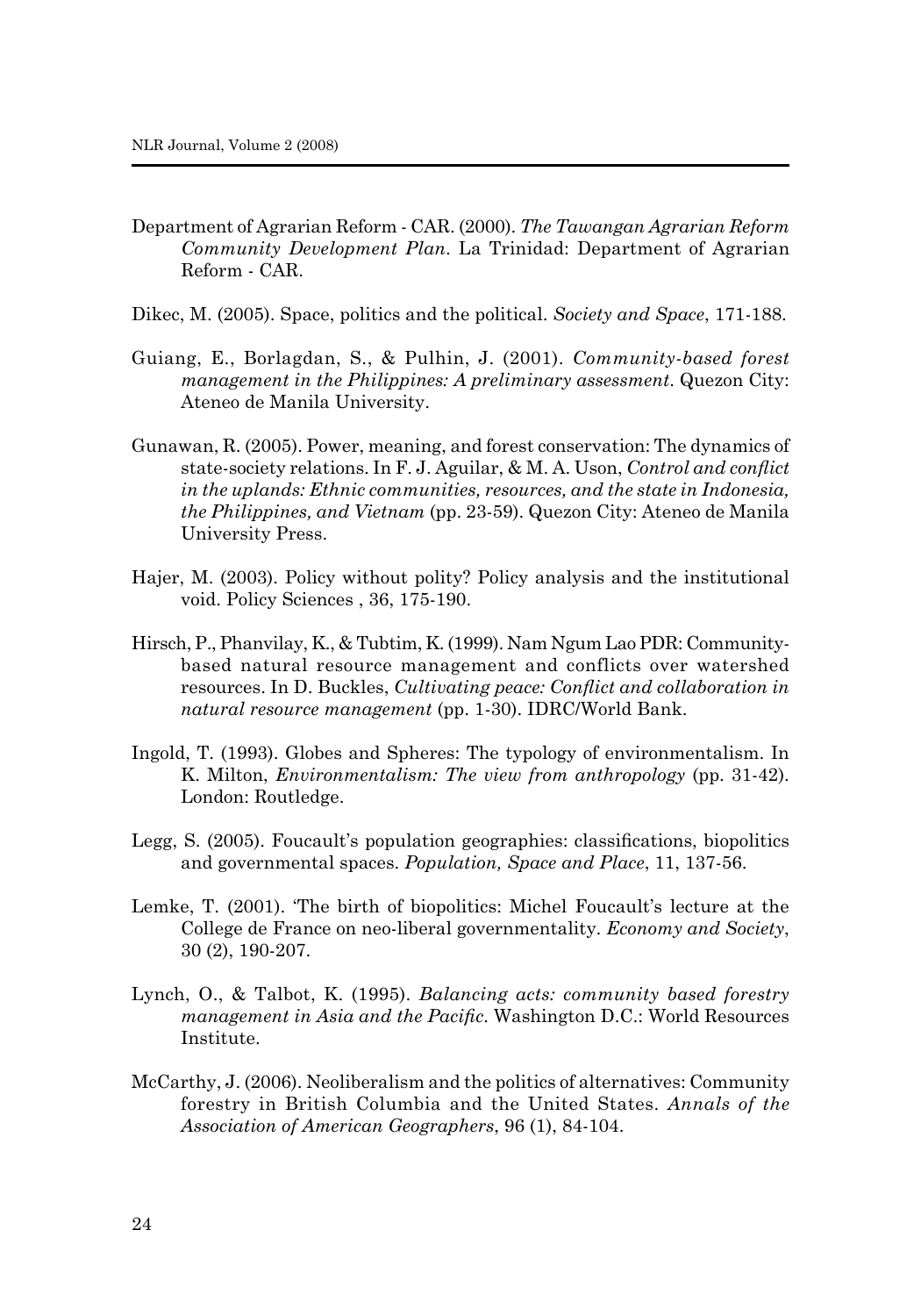- Molintas, J. M. (2004). The Philippine Indigenous Peoples' Struggle for Land and Life: Challenging Legal Texts. *Arizona Journal of International and Comparative Law*, 21 (1), 269-306.
- NIPAP. (2000). *Mount Pulag General Management Plan*. DENR: National Integrated Protected Areas Programme.
- Peluso, N. L. (1992). *Rich forests, poor people: Resource control and resistance in Java*. Los Angeles: University of California Press.
- Prill-Brett, J. (2003). Changes in indigenous common property regimes and development policies in Northern Philippines. *RCSD International Conference on the Politics of the Commons*. Chiang Mai, Thailand.
- Pulhin, J. (2002). Trends in forest policy of the Philippines. *Policy Trend Report*, 29-41.
- Resurreccion, B., & Sajor, E. (1998). Beyond dichotomies: Dissecting power in environmental issues. In K. Gaerlan, *People, power, and resources in everyday life: Critical essays on the politics of environment in the Philippines* (pp. 13-54). Quezon City: Institute for Popular Democracy.
- Richards, M. (1997). Common property resource institutions and forest management in Latin America. *Development and Change*, 28 (1), 95- 117.
- Rutherford, S. (2007). Green governmentality: Insights and opportunities in the study of nature's rule. *Progress in Human Geography*, 31 (3), 291-307.
- Turda et. al, A. (2004). Analysis of spatial and temporal change of forest cover in the Mount Pulag National Park, Philippines. *FOSS/GRASS Users' Conference.* Bangkok, Thailand.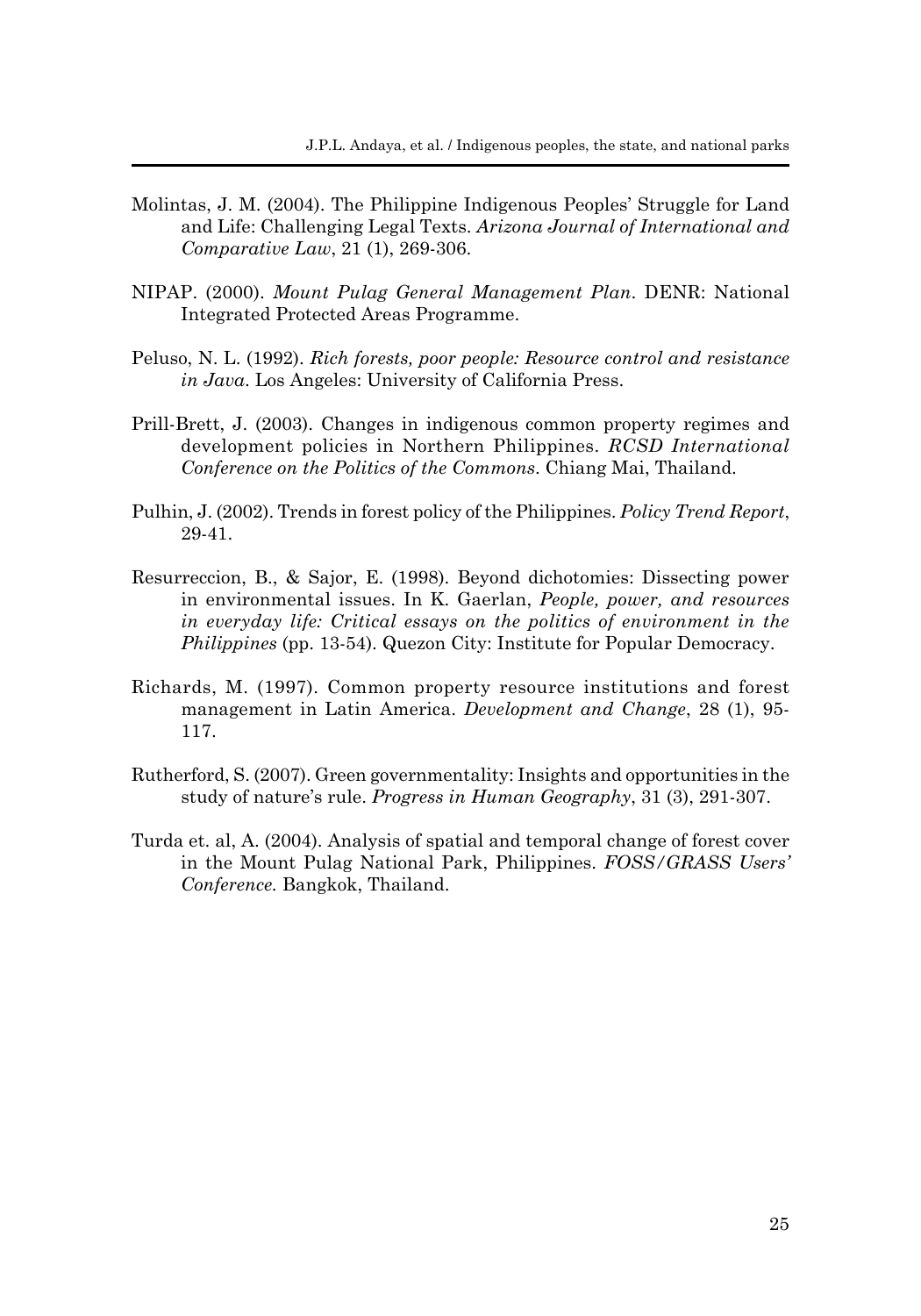

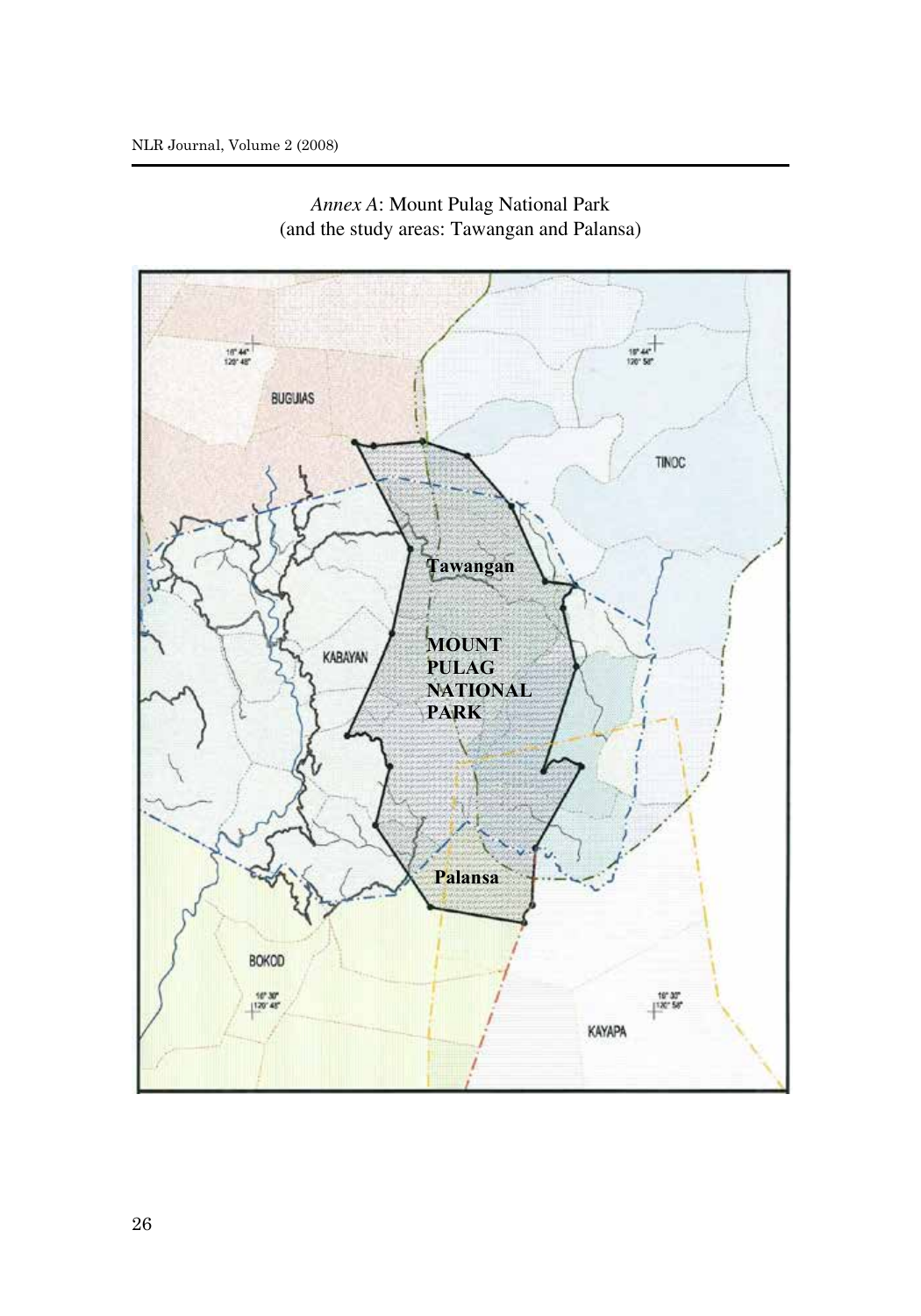J.P.L. Andaya, et al. / Indigenous peoples, the state, and national parks



*Annex B*. The MPNP-GMP Areas